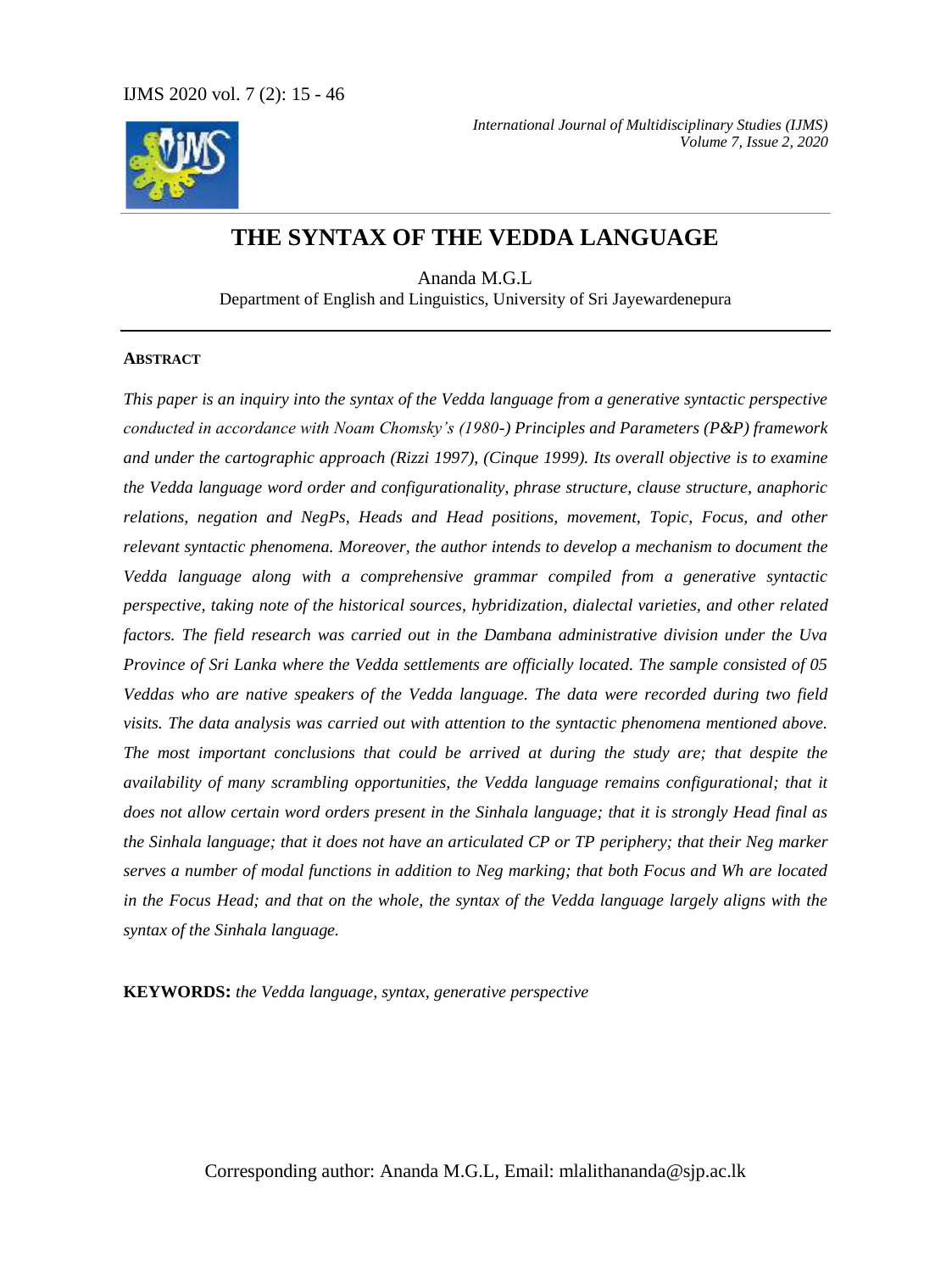# **1 INTRODUCTION**

According to the Mahavamsa, the great Chronicle of Sri Lanka, the Vedda community, indigenous to Sri Lanka, had inhabited the island before the arrival of the Aryans in the  $5<sup>th</sup>$  century B.C. However, as Dharmadasa (1973) points out "historians and anthropologists are generally agreed on the point that the Veddas are the descendants of the Stone Age Man of Sri Lanka whose traces have been found in places such as Bandarawela and Balangoda" (Dharmadasa, 1973). Nevertheless, in recent times, the Veddas have been subjected to numerous sociopolitical and economic changes causing a near extinction of these dwellers. The plight of this once vibrant community with a considerable population is recorded in Dharmadasa (1973), in the following way. "The census of 1881 recorded their number as 2,200. By 1958 it had dropped to 800, and by 1963 it had dwindled to such an extent that the Veddas were no longer assigned a separate entry in the census and were included in the column for "other races"(Dharmadasa, 1973). Thus, the Vedda, the aboriginal inhabitants of the wilds of Sri Lanka have now not only dwindled in their number but also in their territory. From the whole of Uva and much of the Central and North Central Provinces, which they once occupied, as recorded in Seligmanns (Seligmanns, 1911), the Vedda

occupation today covers only a small region in the northern Uva and southern Tamankaduwa areas.

With respect to the Vedda language, what we can deduce is that their interaction with the Sinhala/ Tamil community has

resulted in a situation of language contact with the dominant Sinhala language overpowering the Vedda language. According to Dharmadasa (1973), "the language of the Veddas, as an examination of its recorded form from about the 1880's shows, is evidently a creole" (Dharmadasa, 1973). The situation is further complicated today with increasing hybridization of the Vedda language due to overwhelming linguistic and cultural contact with the majority Sinhalese and the pressure upon the minority Veddas to integrate with the majority community for different reasons. Thus the Vedda language has been at the receiving end of all these socio-political, economic and cultural dynamics so much so that it stands today as a threatened aboriginal language facing extinction. Such an extinction of the language of the indigenous community of Sri Lanka may not simply mean the death of another language, but a loss of access to a rich and vibrant ancient culture in the world. What is more serious and, therefore, merits urgent attention is that except for a few studies on the Vedda language (which are excellent studies in their own right) and more on ethnographic and anthropological aspects, a comprehensive grammar of the Vedda language with special focus on its syntax is yet to be compiled. Some of the available studies provide a comprehensive analysis of the Vedda language morphology, case system and parts of speech (De Silva, 1972). The focus of some other studies is the extent of language contact and language change undergone by the Vedda language, written from a historical linguistics perspective (Dharmadasa, 1973). Therefore, the syntax of the Vedda language from a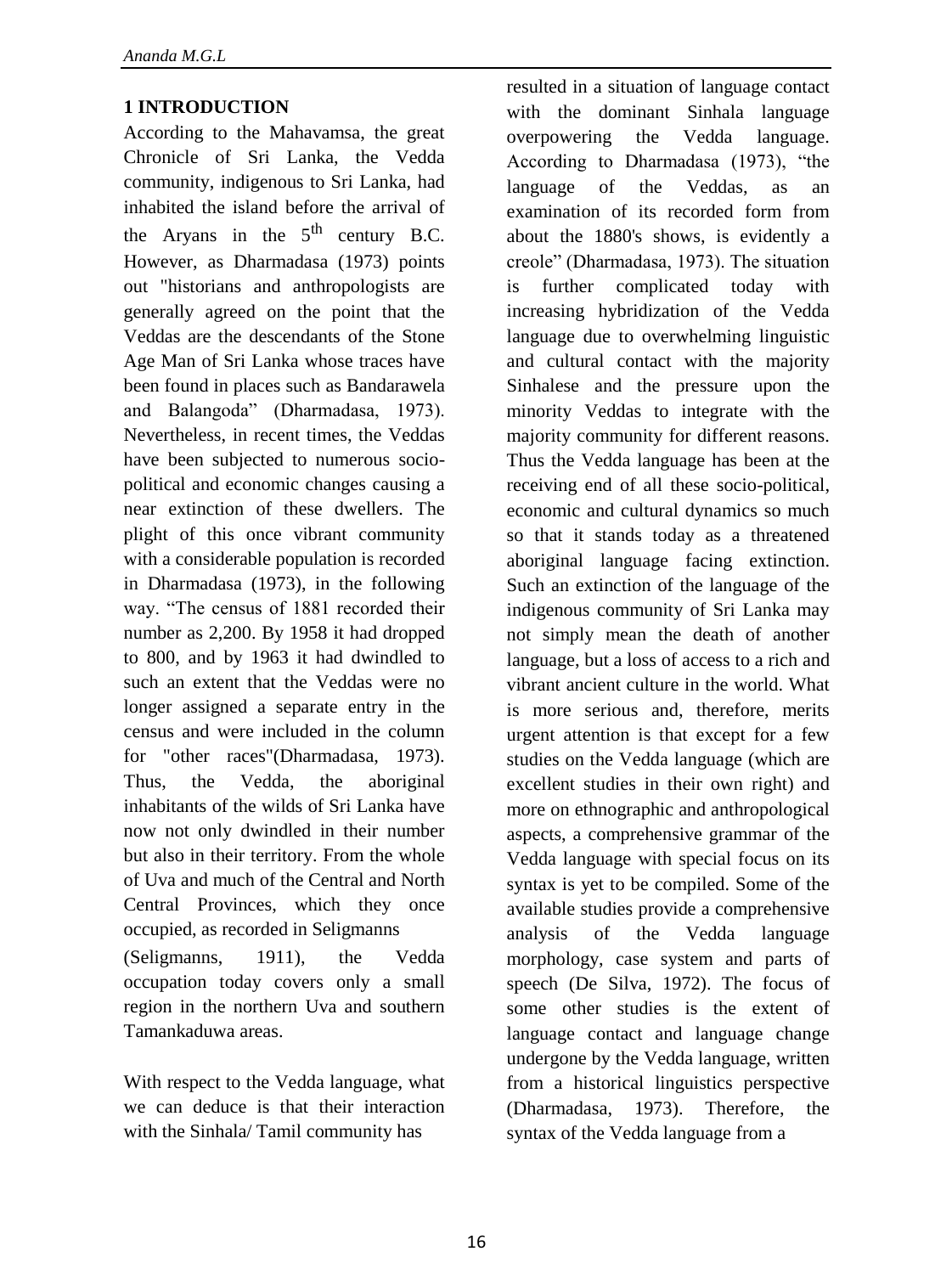Chomskian generative approach is yet to be studied and documented and the author believes that there is a sufficient research gap that needs to be filled. This is the rationale and justification for the present study. In particular, the study is guided by the following general and specific objectives. The general objective of the study is to initiate a language documentation project of the Vedda language through an empirical study in which a comprehensive grammar is composed from a generative syntax perspective. The study will take note of the historical sources, hybridization, dialectal varieties, and other important factors that affect linguistic conclusions of the study. As for the more specific objectives, the author intends to examine the Vedda language in terms of its word order and configurationality, phrase structure, clause structure, agreement, anaphoric relations, negation and NegPs, Heads and Head positions, movement, Topic, Focus, and other syntactic phenomena of theoretical interest.

The aboriginal community of Sri Lanka, known as Veddas, has been a constant source of interest and information for historians, anthropologists, linguists, and many others. Their livelihood has been presented in both fact and fiction over the many decades since they gained attention as a unique social entity. References to the Veddas date back to a number of centuries, including such sources as the Mahavamsa, Knox, Journal of the Ceylon Branch of the Royal Asiatic Society, Geiger, the Seligmanns, and in more recent times, De Silva, and Dharmadasa. In the following sections I will outline the major focus of these writers irrespective

of whether they deal with the Vedda language in particular or not.

Moszkowski (1908) in a paper presented at the Ceylon Branch of the Royal Asiatic Society discusses the livelihood, abodes, and religion of the Veddas and their interaction with the Sinhalese holistically, locating his stand in a comparative Eurocentric perspective of the civilized man. He concludes his paper as "the Veddas have succumbed to civilization" (Moszkowski, 1908) which provides testimony to his rather disapproving tone. Nevertheless, Moszkowski does not deal with the Vedda language in his paper.

Seligmanns in adopting Geiger's view on the Vedda language say, "in this and the following chapter Geiger's view will be assumed to be correct and we shall deal with the so-called Vedda language, which is but a dialect of Sinhalese, as a foreign language which the Veddas long ago adopted in the place of their own" (Seligmanns, 1911). They mostly focus on the Vedda lexicon, discussing and commenting on the periphrastic nature of the Vedda words, which they attribute to the requirement of the Veddas to converse among themselves in a secret language in the presence of Sinhalese. They present the etymology of the Vedda language in a comparative analysis with Sinhala tracing their origin for the most part to Sanskrit and Sinhala. They identify three stages in the evolution of the Vedda dialect which they describe as, "in the first stage their original language is effaced by an archaic form of the Sinhalese; the formation from this of a large number of secret words constitutes the second stage, while the third stage is represented by the process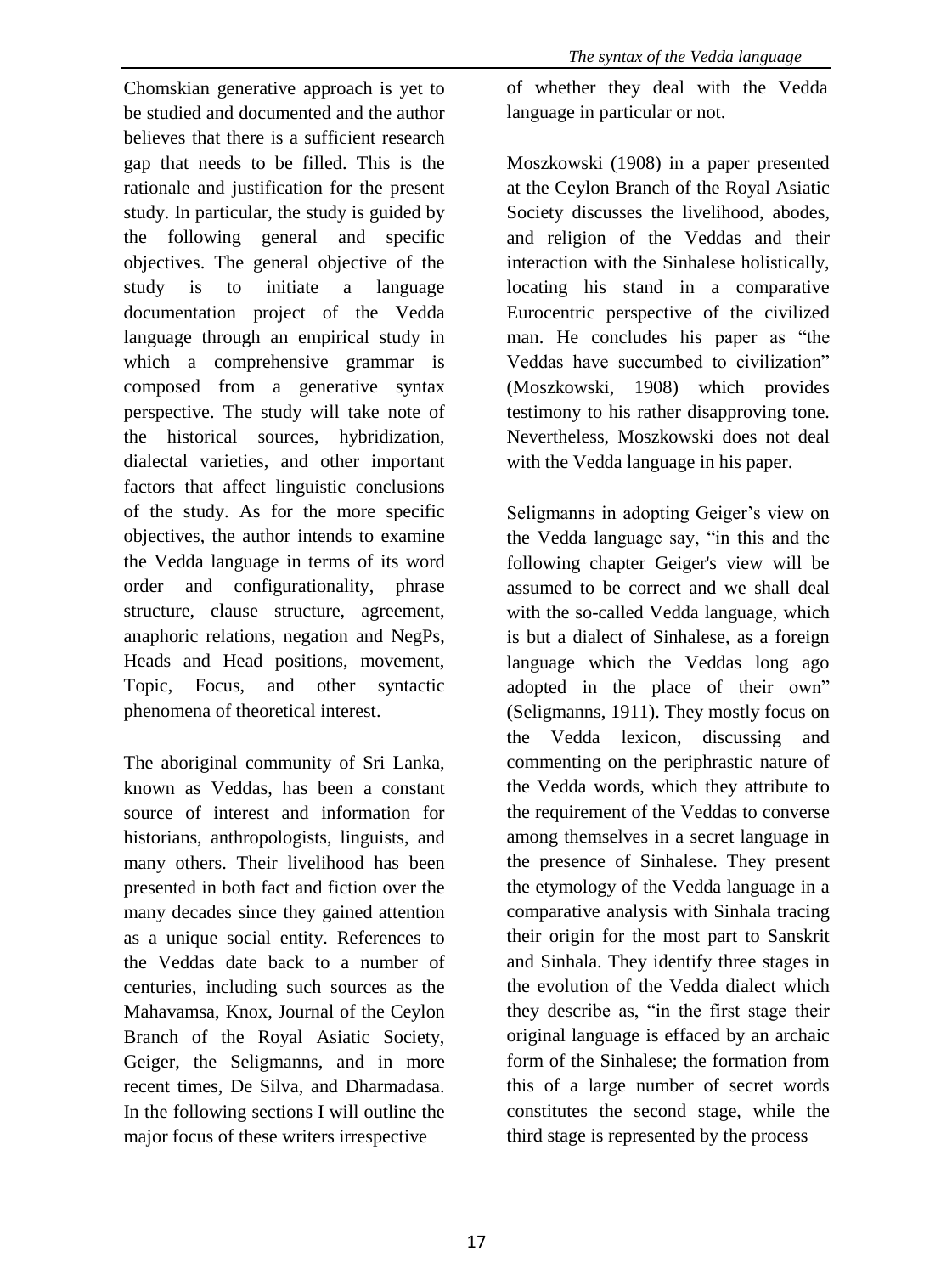of substitution of more or less modern and colloquial Sinhalese words for the majority of archaic words and forms, during which process many of the modern words underwent phonetic changes" (Seligmanns, 1911). They also discuss the non-Aryan words of the Vedda vocabulary which, according to them, are of unknown origin. Although they provide a wealth of data and examples, their discussion does not extend to the Vedda syntax.

Dharmadasa (1973) pursues the creole theory, rather than the dialect theory as adopted by Geiger and some others, in his detailed analysis of the Vedda language as a creole. He observes that "the emergence of a creole from a pidgin, as attested in Jamaican Creole and Melanesian Pidgin English appears to have taken place with the Vedda language too" (Dharmadasa, 1973). He provides evidence from the Vedda language phonology, morphology, syntax and lexicon to substantiate this theory of creolization from the source language Sinhala due to language contact. He traces the process of restructuring of phonological, morphological, syntactic elements and the lexical items of the Vedda language from the source language through reduction and simplification. The comparative method adopted by the writer with respect to the sound system, case forms, number and gender marking, negation, pronominal forms, and many other grammatical categories makes the analysis and description quite explicit.

De Silva (1972) has done an extensive study on the Vedda language covering such areas as its creolization, lexicon, etymology, word classes, their case forms

and uses, drawing contrasts with Sinhala where relevant. He also provides a range of Vedda texts such as narratives and songs. He accounts for the morphological structure of the words in terms of the grammatical categories number, case, mood, and tense. Thus, he identifies three major word classes in the Vedda language. They are, nominals, verbals and invariables. As for nominal categories, he provides a classification of nominals in terms of the features definite/indefinite, and common forms. Verbal categories are classified in accordance with tense, mood, finite, non-finiteness and he provides the whole paradigm along each of these criteria. Mood and tense forms are also separately treated. In his analysis, demonstratives, postpositions, adverbials, and particles are treated as invariable words. This classification is made on the basis of their high frequency occurrence with adjacent nominal and verbal forms. Therefore, De Silva's grammar sketch of the Vedda language is quite detailed and analytical. His presentation takes the form of a collection of discrete categories without any prominence for the sentence or the sentence structure. The texts (vedda narratives and songs) are also presented separately.

One obvious fact in the above studies is that all of them date back to an era more than four decades ago, even calculating from the most recent ones, however much they are pioneering and comprehensive in nature. Therefore, the recent theoretical advances in the study of Linguistics are not much represented in them. Hence, I believe that a significant research gap exists for further studies on the Vedda language, notably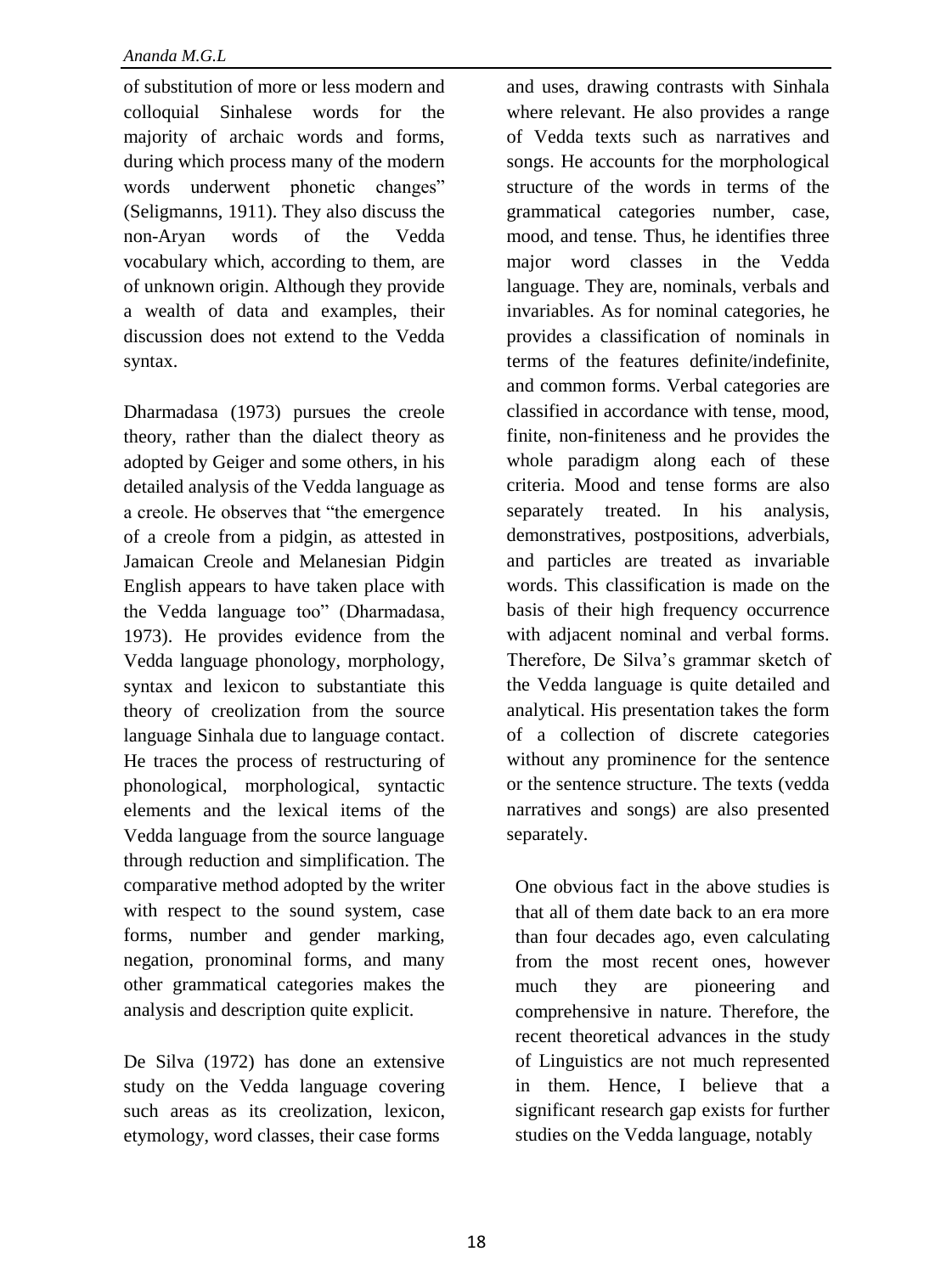along the recent theoretical and empirical findings in syntax. Accordingly, the present study takes the shape of a generative (Chomsky, 1980) inquiry into the Vedda syntax.

# **2 MATERIALS & METHODS**

The data for the study was collected during two field visits to the Dambana administrative division under the Mahiyangana divisional secretariat in the Uva Province, Sri Lanka. The visits were made in February and March 2020.

Although the remaining Vedda population is scattered in Dambana, Maha Oya, and some places in Badulla, the existing Vedda country today is confined to Dambana, and the existing Vedda community is identified as the Veddas of Dambana, with a chief on their own, and attracting sufficient attention as a popular tourist destination and a place of academic interest for research. Hence, the Veddas of Dambana are considered to form the dominant group. As De. Silva (1972) mentions, "after observing the speech habits in all settlements in the Vedda Itinerary Strip, I found that the Dambana people had a wider vocabulary and a greater degree of fluency" (De Silva, 1972). Thus, considering the huge potential it offered for a fruitful language study, Dambana was selected by the present researcher too as the study site. The rationale for determining the sample was the availability of native speakers of the Vedda language and membership of the

highest age category of the Vedda populace. The sample consisted of five Veddas: three older Veddas and two Vedda youths encountered in both visits. All five were native speakers of the Vedda language. The two Vedda youths who were bilinguals (the Vedda language and Sinhala) acted as translators and facilitators at the interview-cumdiscussion sessions. The interviews were largely structured ones as the researcher had already prepared the linguistic data to be presented to the Vedda informants. Further questions or data were added throughout the

interview for the purpose of clarifications. Hence it can be said that the methodology employed in the study is qualitative in the application of such methodological tools as focused interviews and group discussions. The data analysis was along such syntactic phenomena as word order and configurationality, phrase structure, clause structure, agreement, anaphoric relations, negation and NegPs, Heads and Head positions, movement, Topic, Focus, and other syntactic phenomena of theoretical interest.

# **3 RESULTS & DISCUSSION**

# **3.1 Word Order**

The relatively free word order phenomenon in Sinhala can be observed in the Vedda language too, though not to the same extent as the Sinhala language shows. Accordingly, the following are the possible and not possible word orders.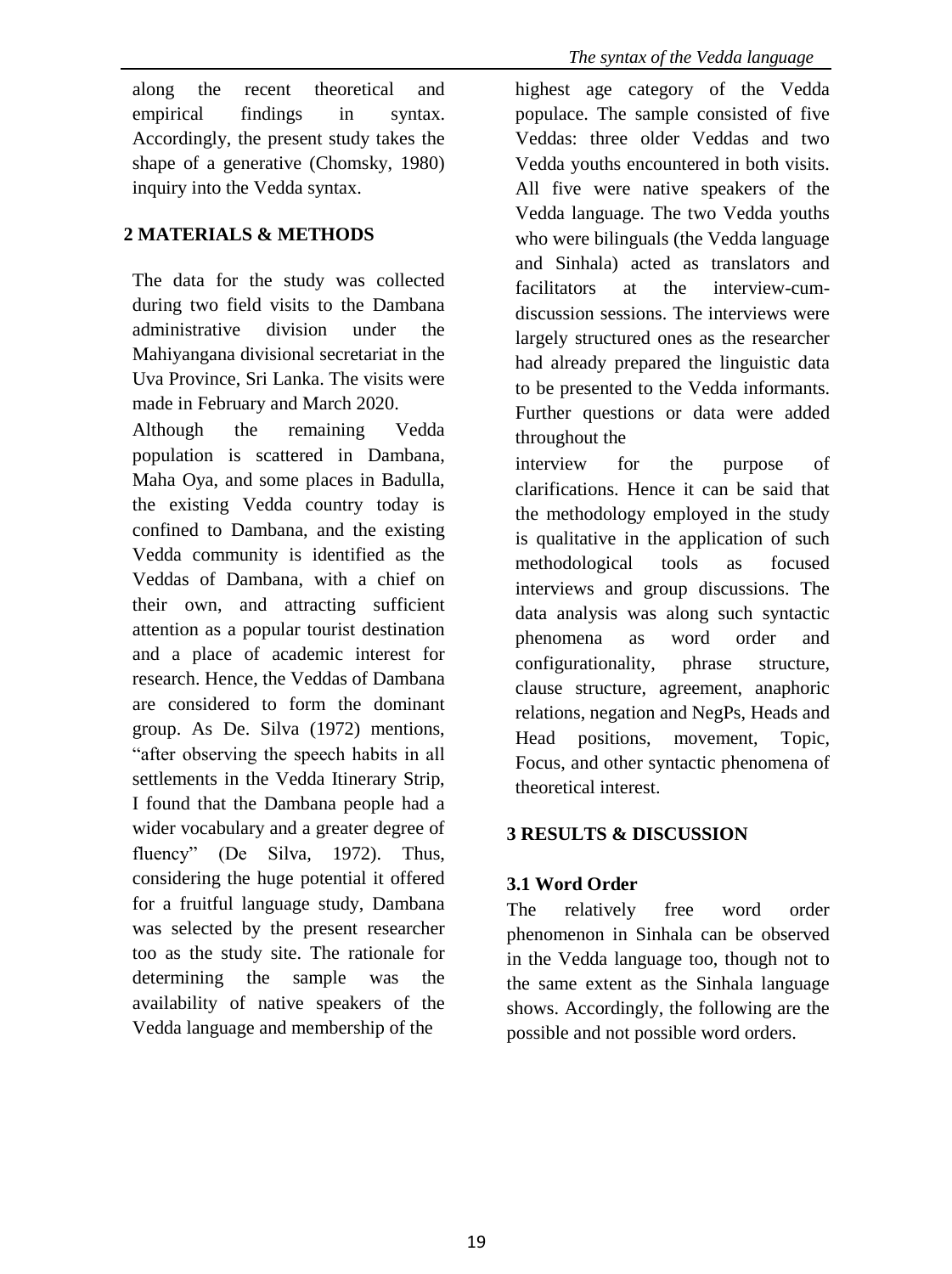# SOV: Sinhala

|              | (1) Poramola                                               | aliy-ek               | daekka              |                                                                |
|--------------|------------------------------------------------------------|-----------------------|---------------------|----------------------------------------------------------------|
|              | Poramola (Nom)                                             | elephant -Sing        | saw                 |                                                                |
|              | 'Poramola saw an elephant'                                 |                       |                     |                                                                |
|              | SOV: the Vedda language                                    |                       |                     |                                                                |
|              | (2) Poramola aeththo                                       | botakandala aethth-ek |                     | aehirukula-ta mando-kara                                       |
|              | Poramola –Honf (Nom) elephant Honf-Sing                    |                       |                     | eye-Dat<br>mando-did                                           |
|              | Lit; Poramola took the elephant into his eyes              |                       |                     |                                                                |
|              | 'Poramola saw an elephant'                                 |                       |                     |                                                                |
|              |                                                            |                       |                     |                                                                |
| SVO: Sinhala |                                                            |                       |                     |                                                                |
|              | (3) Poramola                                               | daekka aliy-ek (va)   |                     |                                                                |
|              | Poramola (Nom)                                             | saw                   | elephant-Sing (Acc) |                                                                |
|              | 'Poramola saw an elephant'                                 |                       |                     |                                                                |
|              | SVO: the Vedda language                                    |                       |                     |                                                                |
|              | (4) Poramola aeththa-nne aehirukula-ta<br>Poramola Hon-Loc | eye-Dat               |                     | mando-una botakandala aethth-ek<br>mando-was elephant Hon-Sing |
|              | Lit; an elephant was into the eyes of Poramola             |                       |                     |                                                                |
|              | 'Poramola saw an elephant'                                 |                       |                     |                                                                |
| OSV: Sinhala |                                                            |                       |                     |                                                                |

# OSV<sub></sub>

| $(5)$ aliy-ek -va          | Poramola       | daekka |
|----------------------------|----------------|--------|
| elephant-Sing-Acc          | Poramola (Nom) | saw    |
| 'Poramola saw an elephant' |                |        |

### OSV: the Vedda language

(6) botakandala aethth-ek Poramola aeththa-nne aehirukula-ta mando-una elephant Hon-Sing Poramola Hon-Loc eye-Dat mando-was Lit; an elephant was into the eyes of Poramola 'Poramola saw an elephant'

## OVS: Sinhala

(7) aliy-ek -va daekka Poramola elephant-Sing-Acc saw Poramola(Nom) 'Poramola saw an elephant'

OVS: the Vedda language Not available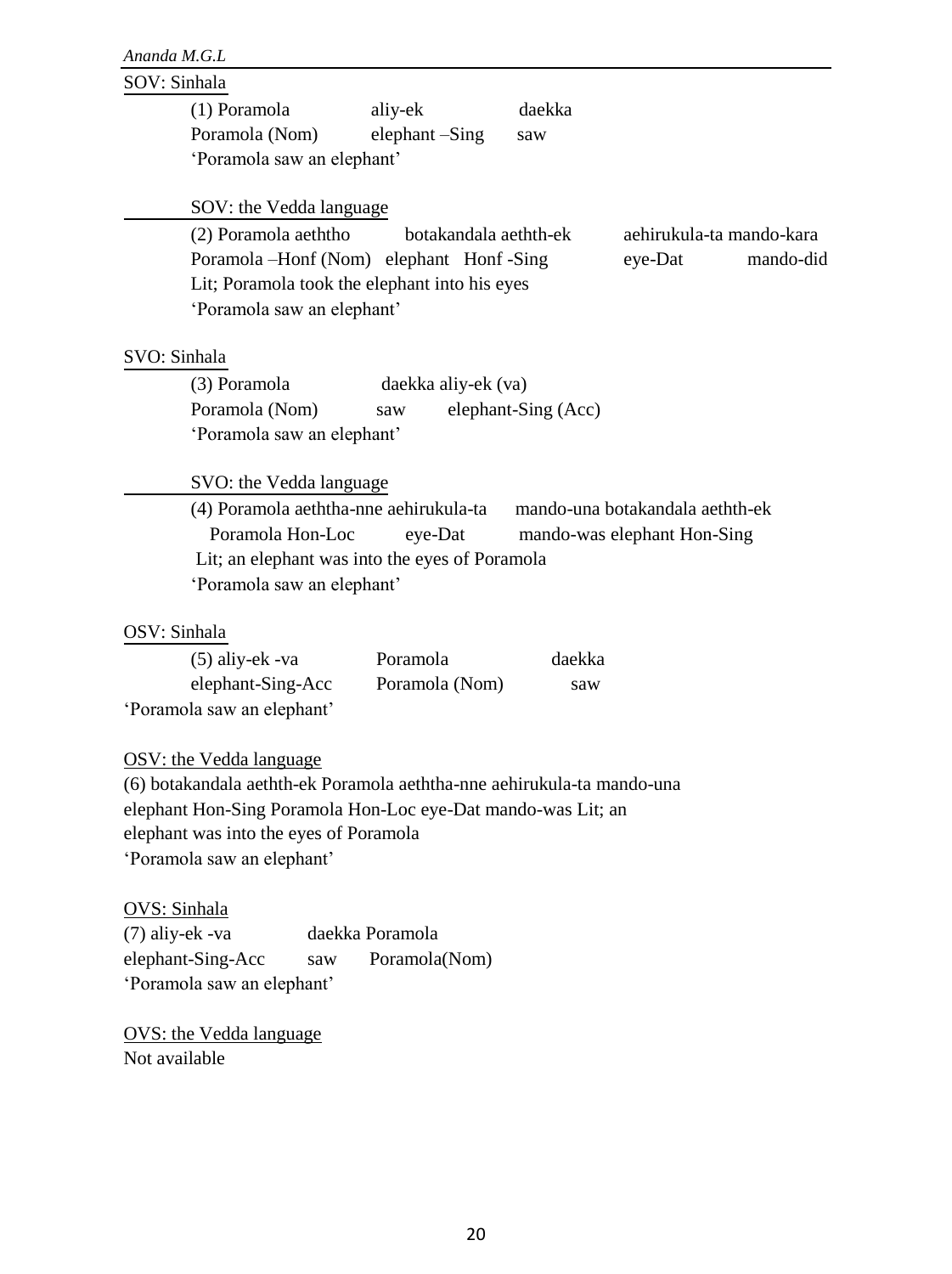VSO: Sinhala (8) Dekka Poramola aliyek (va) Saw Poramola(Nom) elephant (Acc) 'Poramola saw an elephant'

VSO: the Vedda language Not available

VOS: Sinhala (9) Dekka aliy-ek (va) Poramola Saw elephant-Sing (Acc) Poramola (Nom) 'Poramola saw an elephant'

VOS: the Vedda language Not available

'Mando-kara' (mando-did) and 'mandouna'(mando-was) are two high frequency verb forms that occur in the Vedda language to cover a range of activities with the meanings- 'do' 'happen', 'become' and 'be'. In such cases, the preceding NP may take dative, accusative, or any other case form, conveying the meaning difference through colocation and context. De Silva (1972) observes that the Vedda operates with as few as 23 verbs including the above two.

# **3.2 Configurationality**

Languages that display a number of variant word orders are said to have a flat structure for which the term 'nonconfigurationality' was proposed (Hale 1982).

However, despite the apparent word order variations in Sinhala, it does not mean that any element in Sinhala allows such scrambling. Kariyakawana (1995) has argued with evidence from auxiliary verbs, sentential focus, and negative elements that Sinhala does not have a flat structure. With regard to Sinhala, the opinion of this author is also the same, i.e. that it does not have a flat structure<sup>1</sup>.

Based on further restrictions on the free word-order phenomenon that we noted above with respect to the Vedda language, it can be further deduced that, like the Sinhala language, the Vedda language too is configurational. For, out of the six possible word orders in Sinhala, only three (SOV, SVO, OSV) are possible in the Vedda language as depicted below.

 $<sup>1</sup>$  Henadeerage (2002) argues that Sinhala is a non-configurational language.</sup>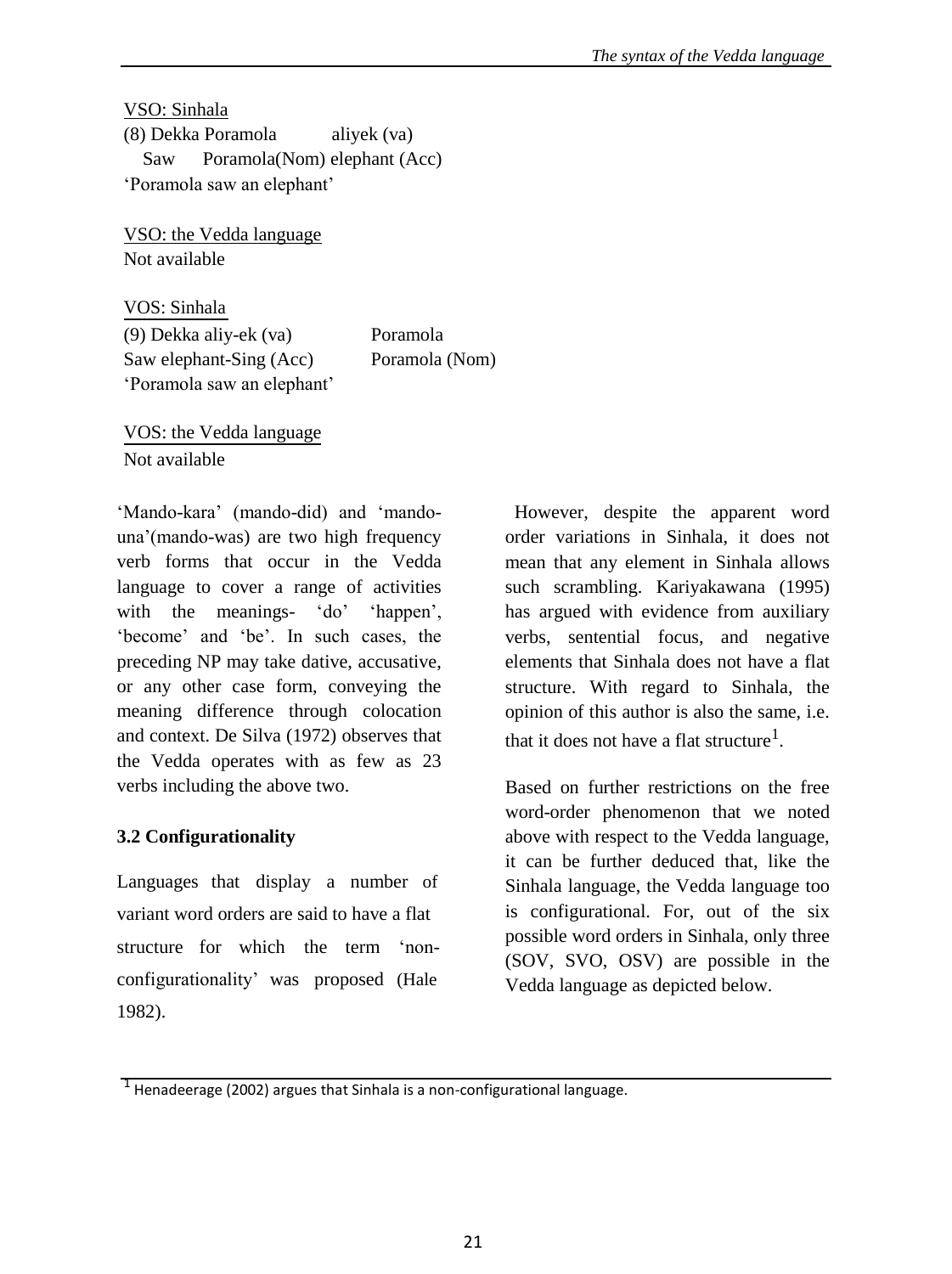| A) Evidence from negative<br>elements: Sinhala:                                                                                                                                                              |
|--------------------------------------------------------------------------------------------------------------------------------------------------------------------------------------------------------------|
| daekk-e $1$ naehae<br>loku aliyek<br>(10) Poramola<br>Poramola(Nom)<br>big elephant<br>saw-e<br><b>Neg</b><br>'Poramola did not see a big elephant'                                                          |
| (11) *Naehae Poramola<br>loku aliyek<br>daekk-e<br>Neg Poramola(Nom)<br>big elephant<br>saw-e<br>'Poramola did not see a big elephant'                                                                       |
| the Vedda language:                                                                                                                                                                                          |
| (12) Poramola aeththa-nne aehirukula-ta lokuthaene botakandala aethth-ek mando-venna<br>kodoi                                                                                                                |
| Poramola Hon-Loc<br>eye-Dat<br>big<br>elephant Hon-Sing mando-Inf Neg<br>'Poramola did not see a big elephant'                                                                                               |
| (13) *Kodoi Poramola aeththa-nne aehirukula-ta lokuthaene botakandala aethth-ek mando-<br>venna<br>NegPoramola Hon-Loc eye-Dat<br>big<br>elephant Hon-Sing<br>mando-Inf                                      |
| 'Poramola did not see a big elephant'                                                                                                                                                                        |
| <b>B)</b> Evidence from Focus<br>Sinhala:<br>(14) Poramola<br>daekke<br>thamai loku aliyek<br>Poramola(Nom) FOC a big elephant<br>saw-e<br>'Poramola saw a big elephant'                                     |
| the Vedda language:                                                                                                                                                                                          |
| (15) Poramola aeththo-mai lokuthaene botakandala aethth-ek<br>aehirukula-ta mando-kar-e<br>Poramola Hon-FOC<br>big<br>elephant Hon-Sing<br>eye-Dat<br>mando-did-e<br>'It is Poramola who saw a big elephant' |
| Sinhala:<br>(16) *Thamai Poramola<br>loku aliyek daekke<br><b>FOC</b><br>Poramola<br>a big elephant saw-e<br>'It is Poramola who saw a big elephant'                                                         |

 $1$ Verb gets e-suffix when there is a negative element, Foc, or, modal marker. Present form of 'see' is 'daekka'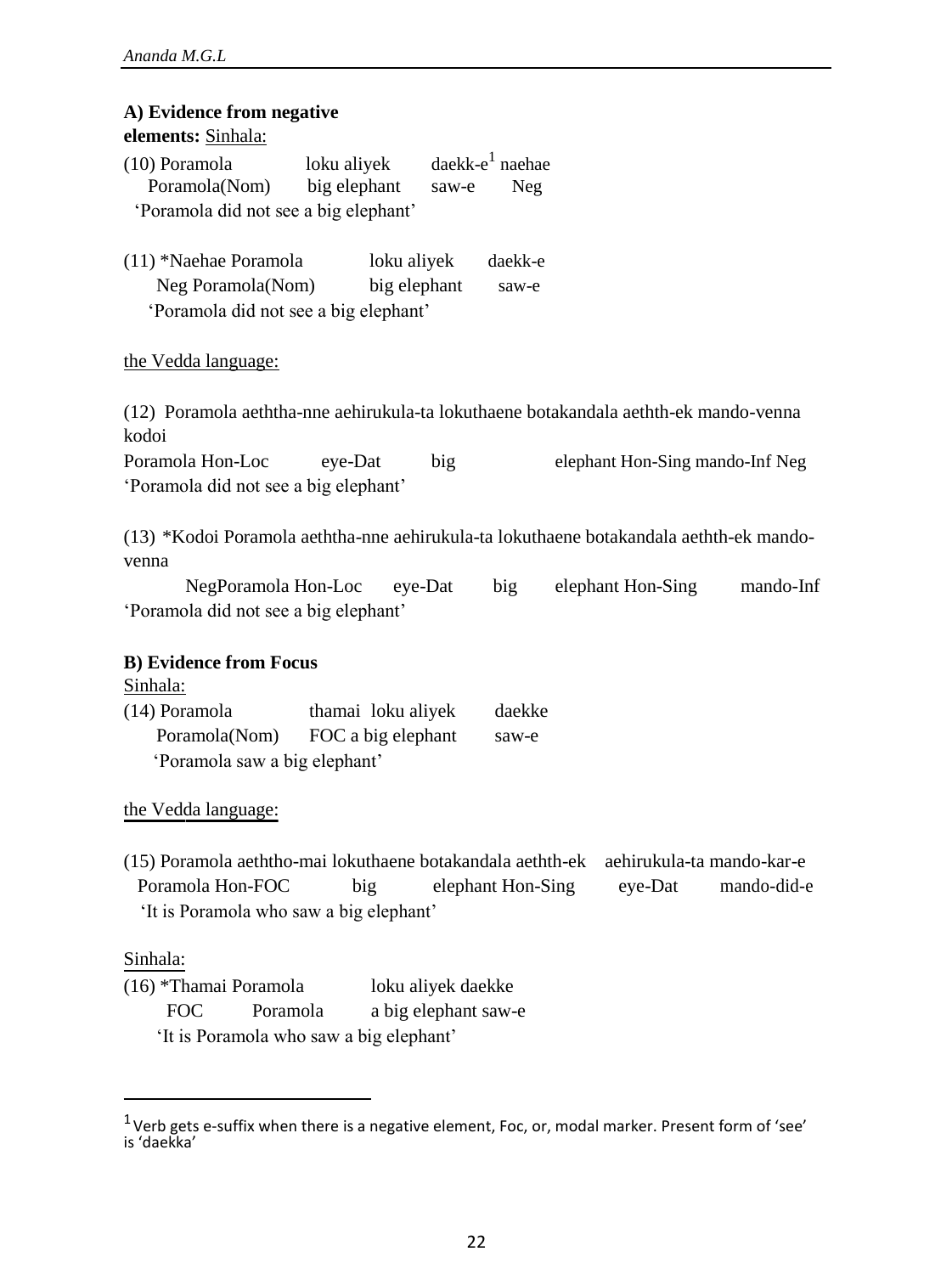the Vedda language:

(17) \*Mai Poramola aeththo lokuthaene botakandala aethth-ek aehirukula-ta mando-kar-e FOC Poramola Hon big elephant Hon-Sing eye-Dat mando-did-e 'It is Poramola who saw a big elephant'

| $C$ ) Evidence from Principle C of Binding theory                                                 |                                                 |  |  |                                     |
|---------------------------------------------------------------------------------------------------|-------------------------------------------------|--|--|-------------------------------------|
| Sinhala:                                                                                          |                                                 |  |  |                                     |
| (18) Haema lamayama                                                                               | eyagei amma-ta aadarei                          |  |  |                                     |
| Every child(Nom)                                                                                  | his mother-Dat love                             |  |  |                                     |
| 'Every child loves his mother'                                                                    |                                                 |  |  |                                     |
| (19) *Eyai haema lamaya-gemai<br>He every child Gen<br>*He loves every child's mother             | amma-ta <sub>i</sub> aadarei<br>mother-Dat love |  |  |                                     |
| the Vedda language:                                                                               |                                                 |  |  |                                     |
| (20) [Haema vannila aeththek-mai] eeaeththane kaekulan-ta kaekulian-ta layapojj-en<br>hithlaanava |                                                 |  |  |                                     |
| [Every vedda <sub>i</sub> -Gen]                                                                   | his                                             |  |  | boys-Dat girls-Dat heart-Instr love |
| 'Every veddai loves hisi children'                                                                |                                                 |  |  |                                     |
| $(21)*F$ -aeththo: [haema vannila aeththanne-mail kaekulan-ta kaekulian-ta lavanoii-en            |                                                 |  |  |                                     |

(21)\*E-aeththo<sup>i</sup> [haema vannila aeththanne-mai] kaekulan-ta kaekulian-ta layapojj-en hithlaanava

| Hei [every vedda-Geni]             | boys-Dat | girls-Dat heart-Instr love |
|------------------------------------|----------|----------------------------|
| *Hei loves every veddasi' children |          |                            |

Examples 11, 13, and 16, 17 indicate that movement of Neg and Focus respectively makes the sentences ungrammatical. Examples 18-21 indicate that Principle C of the binding theory applies to Sinhala and to the Vedda language both. The impossibility of co-reference between *Eya<sup>i</sup>* and haema *lamaya-gema<sup>i</sup>* (19) and *aeththanne-ma<sup>i</sup>* (21) indicates that *aeththoi*Principle C of the Binding Theory which *2E-*

requires that referential expressions may not be co-indexed with an NP which Ccommands it, applies to Sinhala and to the Vedda language both. This would not be so if Sinhala/Vedda language had a flat structure and thus is non-configurational.

## **3.3 Phrase Structure and Headedness**

and *haema vannilast* as Sinhala, the Vedda language too is strongly head final and therefore, is leftbranching, as exemplified below.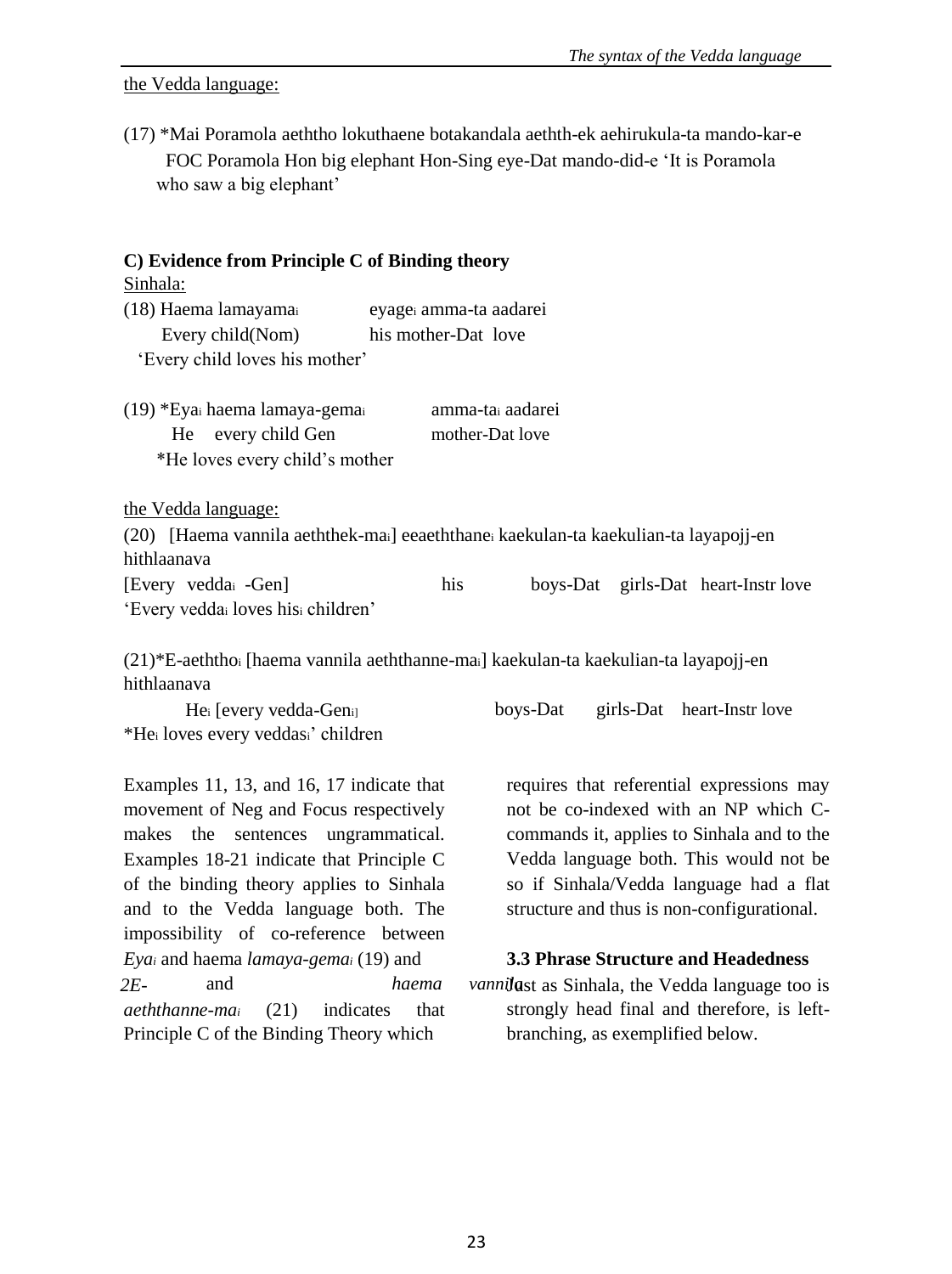# **Table 1**: Phrase Structure and Headedness

| The Noun Phrase (NP):          |                                             |  |  |
|--------------------------------|---------------------------------------------|--|--|
| <b>Sinhala</b>                 | the Vedda Language                          |  |  |
| (22-a) Kelae-ve minissu        | (22-b) Kelae-poj-je minigajjo               |  |  |
| Jungle-Loc people              | Jungle-Loc people                           |  |  |
| People of the jungle           | People of the jungle                        |  |  |
| (23-a) Kuveni-ge kathaava      | (23-b)Kuveni kiriammala aeththa-ne katha-   |  |  |
| Kuveni-Gen story               | pojja $^2$                                  |  |  |
| Story of Kuveni/Kuveni's story | Kuveni mother<br>person-Gen story           |  |  |
|                                | Story of Kuveni/Kuveni's story              |  |  |
|                                | The Verb Phrase (VP)                        |  |  |
| (24-a)Mee-paeni kaeva          | (24-b) [Kandaarinige diyathena] kaevillaeva |  |  |
| Bee-honey eat(Pst)             | [Honey] eat(Pst)                            |  |  |
| Ate honey                      | Ate honey                                   |  |  |
| (25-a) Wathura biuwa           | (25-b) Diyaruchcha kaevillaeva              |  |  |
| Water drink(Pst)               | Water drink(Pst)                            |  |  |
| Drank water                    | Drank water                                 |  |  |
|                                | VP with an adverb                           |  |  |
| (26-a) Ikmanata diuwa          | (26-b) Hanikata diung-pojja mando-kara      |  |  |
| Soon/Fast ran                  | Soon<br>running<br>did                      |  |  |
| Ran fast                       | Ran fast                                    |  |  |
| (27-a) Himin-himin kaeva       | (27-b) Thena-kin<br>thena-kin kaevilleva    |  |  |
| Slowly-slowly ate              | Place-Instr<br>place-Instr ate              |  |  |
| Ate very slowly                | Lit: from here and there ate                |  |  |
|                                | Ate very slowly                             |  |  |
|                                | <b>Adjectival Phrase (AdjP)</b>             |  |  |
| (28-a) Hungak rasa             | (28-b) [Maama kaechchak] raha-pojja         |  |  |
| Very sweet                     | [Very]<br>sweet                             |  |  |

 $<sup>2</sup>$  Pojja is a common suffix attached to inanimate things. Also, case-marked.</sup>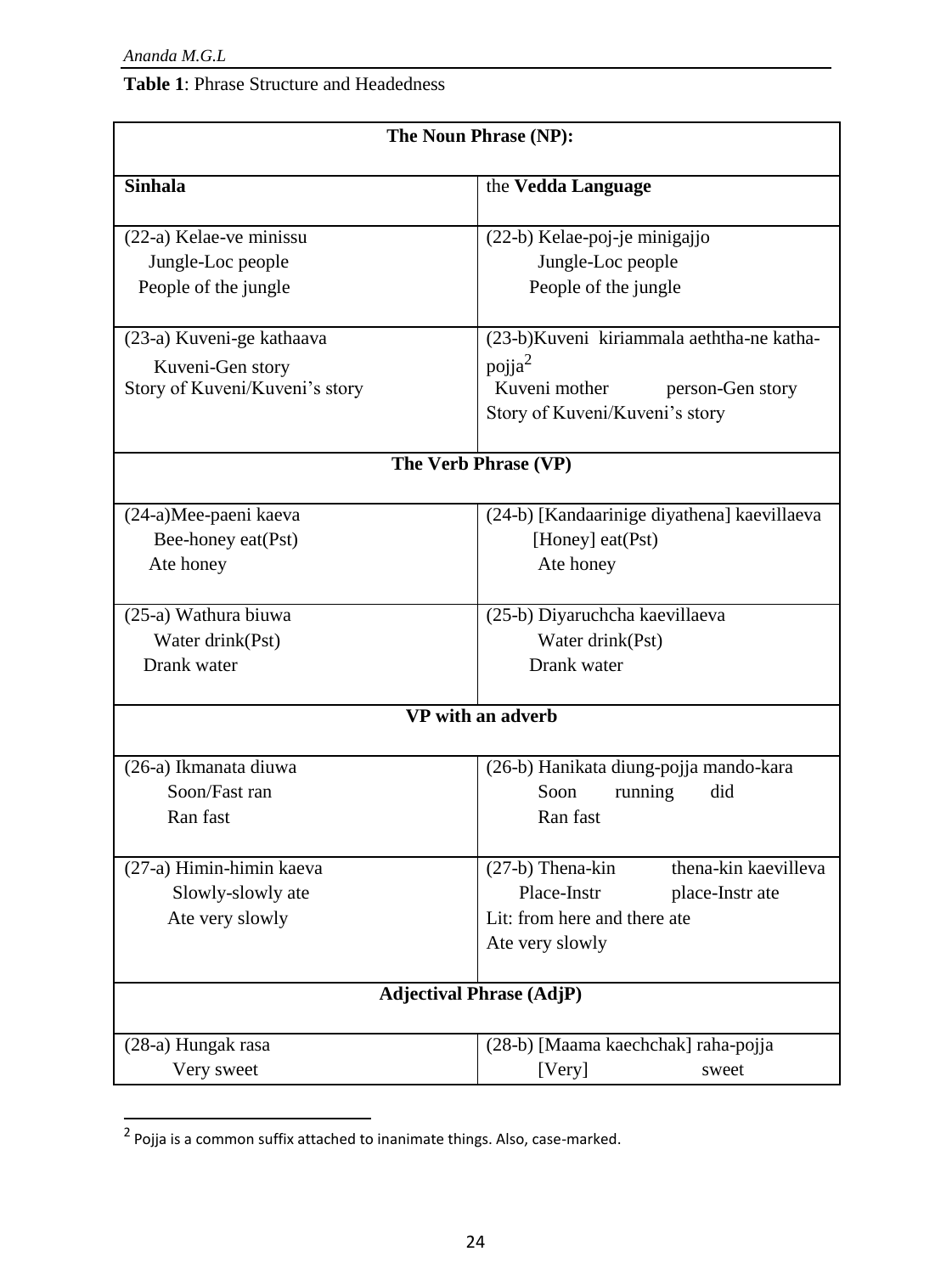| (29-a) Loku aliye-k              | (29-b) Lokuthaene botakandala aeththe- $k^3$ |  |  |
|----------------------------------|----------------------------------------------|--|--|
| Big elephant-Sing                | elephant person-Sing<br>Big                  |  |  |
| A big elephant                   | A big elephant                               |  |  |
|                                  |                                              |  |  |
| The Prepositional Phrase (PP)    |                                              |  |  |
|                                  | aethul-thaen-e                               |  |  |
| (30-a) Kaelaeva aethul-e         | (30-b) Kelae-pojj-e                          |  |  |
| Jungle inside-Loc                | Jungle-pojja-Loc<br>inside-place-Loc         |  |  |
| In the jungle                    | Lit: jungle inside place                     |  |  |
|                                  | In the jungle                                |  |  |
| $(31-a)$ Gas uda                 | (31-b) Rukang pojja-val<br>uda-thaen-e       |  |  |
| Tree- $(Pl)$ up                  | Trees-pojja-Pl<br>up-place-Loc               |  |  |
| On the trees                     | Lit: trees up place                          |  |  |
|                                  | On the trees                                 |  |  |
|                                  |                                              |  |  |
|                                  |                                              |  |  |
|                                  | <b>Clauses</b>                               |  |  |
|                                  | <b>The Relative Clause</b>                   |  |  |
| (32-a) Aliya (va) mara-pu miniha | (32-b) Botakandala aeththo [viyamba-ta       |  |  |
| Elephant (Acc) kill-Ppt man      | dammava-pu] minis-gajja <sup>4</sup>         |  |  |
| The man who killed the elephant  | Elephant Hon [viyamba-Dat put-Ppt] man       |  |  |
|                                  | The man who killed the elephant              |  |  |
|                                  |                                              |  |  |
| miniha<br>(33-a) Gas kapa-pu     | (33-b) Rukang-pojja-val [pataaera-pu] minis- |  |  |
| Tree(Pl) cut-Ppt<br>man          | gajja                                        |  |  |
| The man who cut trees            | Tree-pojja-Pl [cut-Ppt] man-gajja            |  |  |
|                                  | The man who cut trees                        |  |  |
|                                  |                                              |  |  |
|                                  |                                              |  |  |

<sup>3</sup> Aeththa/aeththek indicates honorificity

 $<sup>4</sup>$  Gajja is a common suffix attached to human beings</sup>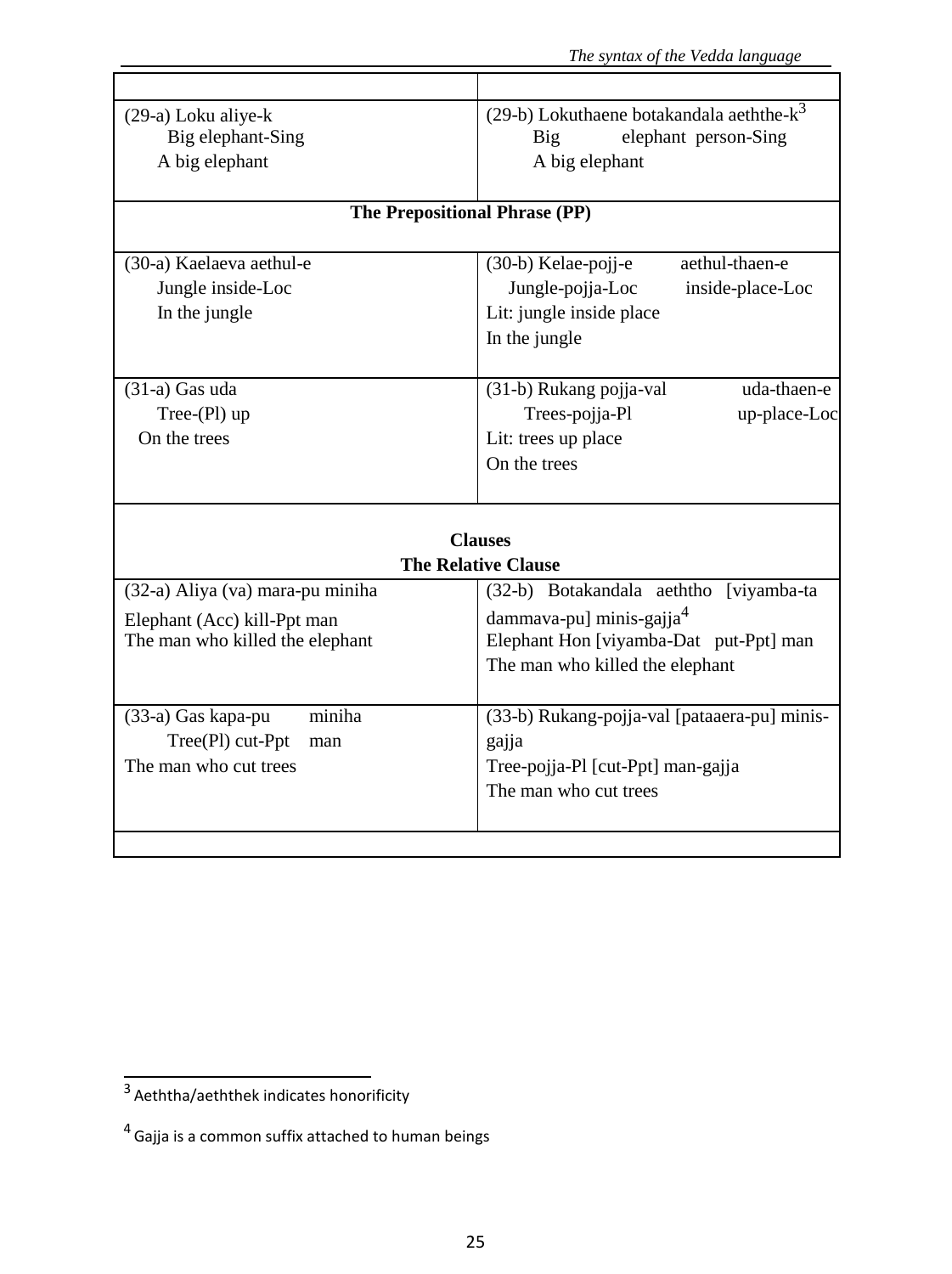### **Embedding and Complementizer Phrase (CP)**

### Sinhala:

 $(34)$  Mama dannava CP [Poramola honda vedde-k kiyala] I(Nom) know CP[Poramola good vedda-Sing Comp] 'I know that Poramola is a good vedda'

Vedda language:<sup>5</sup>

(35) Mee aeththo hithlaanava CP [Poramola aeththo hondavaage vanilla aeththe-k haetimata] This person(Hon) know CP[Poramola Hon good vedda Hon-Sing Comp] 'I know that Poramola is a good vedda'

(36) Mee aeththo CP [Poramola aeththo hondavaage vanilla aeththe-k haetimata] hithlaanava This person(Hon) CP[Poramola Hon good vedda Hon-Sing Comp] know 'I know that Poramola is a good vedda'

The strongly Head final nature of the Vedda language is presented in the above data together with the Sinhala equivalents for better comparison and understanding.

This phenomenon is evident in all phrase/clause structure.

# **3.4 Clause Structure 3.4.1 The VP Layer: The Verb and its Arguments**

Just as in Sinhala, in the Vedda language too, verbs taking a single argument, two arguments, and even three arguments can be observed so that the predicates can also be classified as one-place, two-place, and three-place predicates.

Also, such arguments are represented in both phrasal and clausal forms. The following examples illustrate this phenomenon with respect to the phrasal argument patterns in the Vedda language.

<sup>&</sup>lt;sup>5</sup> Both orders, SOV and SVO are common in embedding.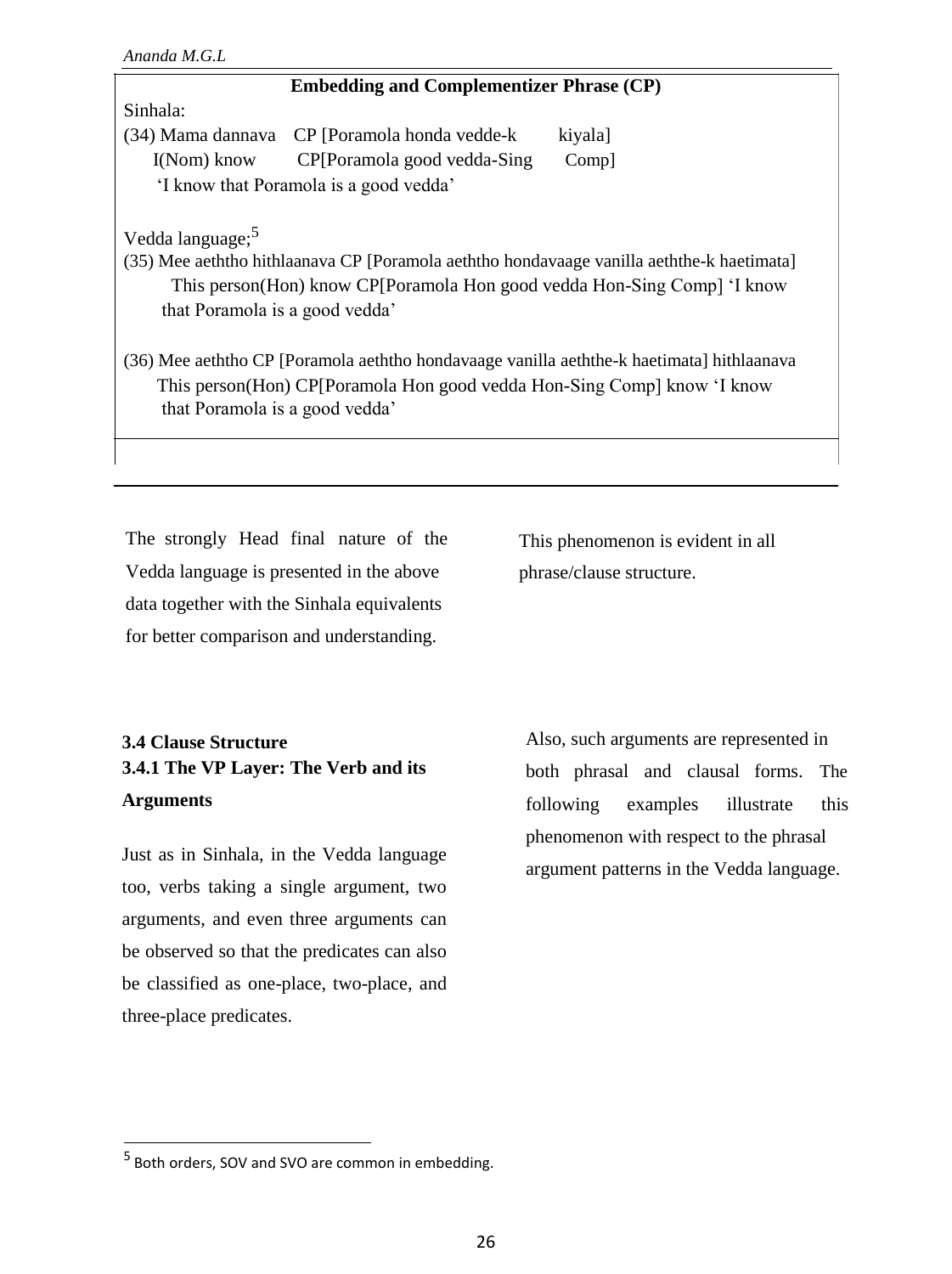One-place predicates.

(37) Vannila-aeththo otaa-damanava Vedda-Hon (Nom) otaa-put(Pres) 'The vedda dances'

Two-place predicates

| (38) Poramola aeththo |      | depitullan-thena kaevilleva |
|-----------------------|------|-----------------------------|
| Poramola-Hon (Nom)    | rice | eat(Pst)                    |
| 'Poramola ate rice'   |      |                             |

Three-place predicates

- (39) Vannila-aeththo mee-aeththan-ta valaleeya mando-kara Vedda-Hon(Nom) this-person-Dat bow mando-did 'Vedda gave me the bow'
- (40) Vannila-aeththo valaleeya mee-aeththan-ta mando-kara Vedda-Hon(Nom) bow this-person-Dat mando-did 'Vedda gave me the bow'

# **3.4.2 The Inflectional (IP) Layer: Projection of Tense/Aspect/Agreement**

Though the verb does not inflect for agreement, except in the case of focus/modality (to be discussed later),

Tense

(41) Poramola aeththo rukang-pojja pataarinava /pataaeriya Poramola (Nom) tree-pojja cut(Pres) /cut (Pst) 'Poramola cut the tree'(Pres) /'Poramola cut the tree'(Pst)

Perfective Aspect

(42) Poramola aeththo rukang-pojja pataera-la Poramola (Nom) tree-pojja cut(Ppt) 'Poramola has cut the tree'

it inflects for tense and aspect, and hence shows evidence for Tense Phrase (TP)  $(41-42)$ .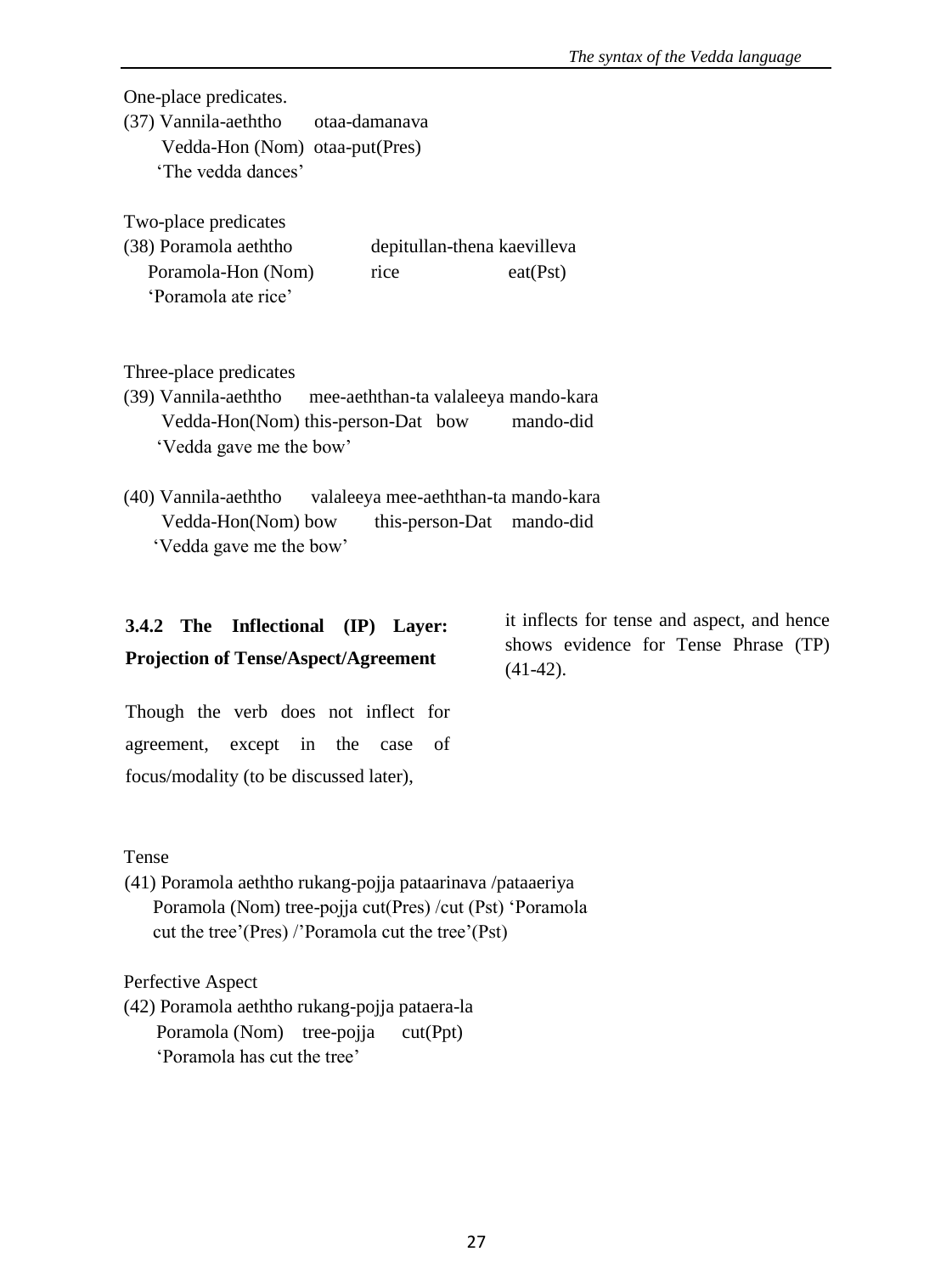is 'mai' <sup>1</sup>which is a truncated version of epistemic/evidential interpretations (43the Sinhala focus marker 'thamai'. 44) Though Sinhala realizes Topic, Focus, Modality morphologically with separate particles for all these, even to make

**3.4.3 The Discourse (CP) Layer:** finer distinctions between root, epistemic, **Projection of Focus and Wh** evidential modality, the Vedda language

The focus marker of the Vedda language uses only 'mai' for both focus and

- (43) Kaekulala aeththo mai kukkala aethhan-ta guti-pojja mando-kar-e Child-Hon Foc dog-Hon –Dat hitting-pojja mando-did-e 'It is the child who hit the dog'
- (44) mona-ekaa-da botakanda-va aehirukula-ta mando-karagathth-e What-one-Q elephant-Acc eye-Dat mando-did-e 'Who saw the elephant?'

Clausal Arguments Sinhala: (45) Mama dannava CP [Poramola honda vedde-k kiyala]

I(Nom) know CP [Poramola good vedda-Sing Comp] 'I know that Poramola is a good vedda'

the Vedda language;<sup>6</sup> (46) Mee aeththo hithlaanava CP [Poramola aeththo hondavaage vanilla aeththe-k haetimata] This person (Hon) know CP[Poramola Hon good vedda Hon-Sing Comp] 'I know that Poramola is a good vedda'

(47) Mee aeththo CP [Poramola aeththo hondavaage vanilla aeththe-k haetimata] hithlaanava This person (Hon) CP[Poramola Hon good vedda Hon-Sing Comp] know 'I know that Poramola is a good vedda'

<sup>6</sup> Both orders, SOV and SVO are common in embedding.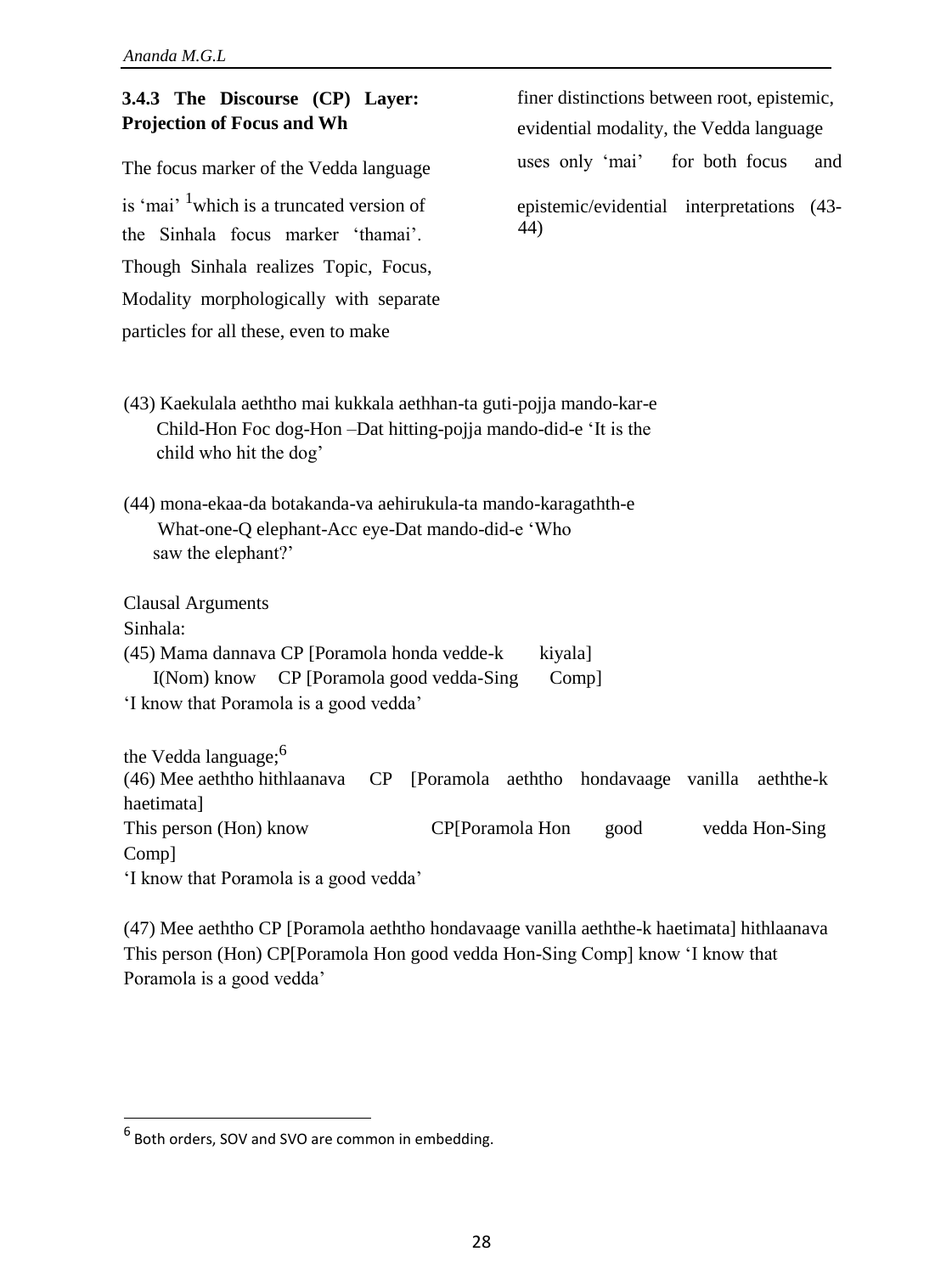The above examples show the presence of discourse layer in the Vedda language thereby providing sufficient evidence for a CP projection. Thus, the clause structure of the Vedda language is  $CP > IP > VP$ . The morphological realization of Tense, Aspect, Wh, and Focus makes sufficient argument for projection of these phenomena as independent functional

Heads in accordance with Rizzi (1997), and Cinque (1999).

# **3.5 Agreement**

As in colloquial Sinhala, the Vedda language too does not show Phi-feature agreement; i.e., the verb does not inflect for number and gender agreement.

| watta                                                       | sudda-karanawa/kara |
|-------------------------------------------------------------|---------------------|
|                                                             | garden clean-do/did |
| 'I/he or she/ we/Nimal clean the garden/cleaned the garden' |                     |
|                                                             |                     |

the Vedda language

Sinhala

| (49) Poramola/mee aeththo/vanilla aeththo | depitullan-thena kaevillanava /kaevilleva |           |          |
|-------------------------------------------|-------------------------------------------|-----------|----------|
| Poramola(Nom)/I(Nom) veddas(Nom)          | rice                                      | eat(Pres) | eat(Pst) |
| 'Poramola/I/veddas eat/ate rice'          |                                           |           |          |

Yet as in Sinhala, the Vedda language too shows verb agreement with first person nominative subjects when the verb is in the volitive-optative form (50, 51).

| (50) Mee aeththa/ Mee aeththo<br>This person (Nom) these persons<br>'I/we will eat rice' | rice | depitullan-thaena kavilla-nnam <sup>7</sup><br>eat-Vol-Opt |  |  |
|------------------------------------------------------------------------------------------|------|------------------------------------------------------------|--|--|
| $(51)$ *E-aeththo /vannilla-aeththo<br>He /veddas<br>'He/veddas will eat rice'           | rice | depitullan-thaena kavilla-nnam<br>eat-Vol-Opt              |  |  |
| Further, as in Sinhala, the verb takes the e-                                            |      | Focus/Modal agreement. The $-e$ -suffix                    |  |  |
| suffix in the presence of a Focus/Modal                                                  |      | turns up when a constituent is in narrow                   |  |  |
| marker, or focused negation marker which                                                 |      | scope of the Focus/Modal marker (52, 53).                  |  |  |
| can be considered as                                                                     |      |                                                            |  |  |

<sup>7</sup> Kaevillanava-: eat(Present form)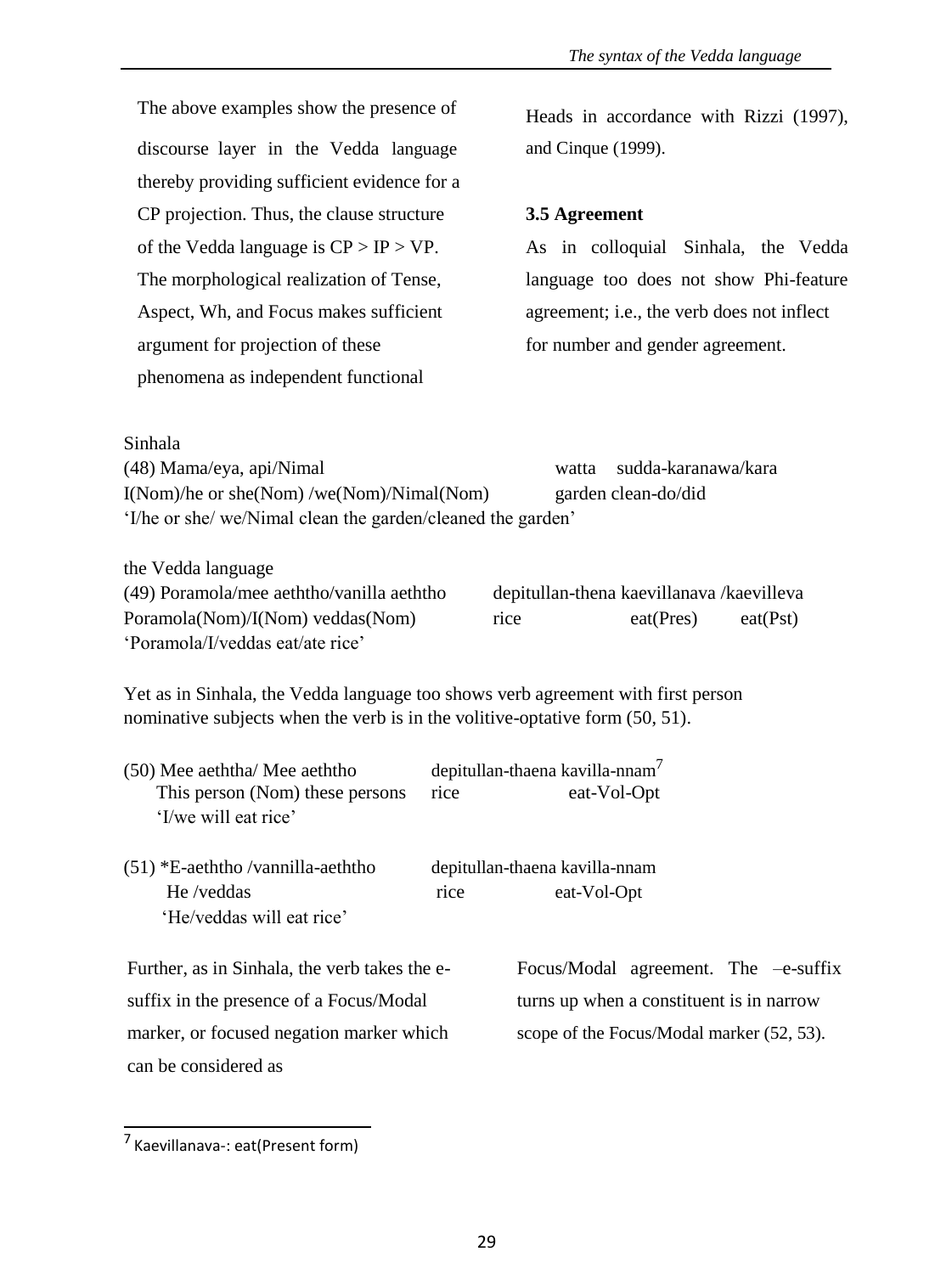| Sinhala |                           |                                                        |
|---------|---------------------------|--------------------------------------------------------|
|         | (52) Lamaya thamai /nemei | balla-ta gaehuw-e $/*$ gaehuwa                         |
|         | Child Foc /Foc Neg        | $dog$ -Dat hit(Pst)-e /hit(Pst)                        |
|         |                           | 'It is the child /It is not the child who hit the dog' |
|         |                           |                                                        |

the Vedda language

(53) Kaekulala-aeththo mai /kodoi <sup>8</sup> kukkala-aeththan-ta guti-pojja mandokar-**e /**\*mandokar**a** Child- HonFoc/ Neg dog-Hon-Dat hitting-pojja did-e 'It is the child /It is not the child who hit the dog'

The –e-suffix, which can be analyzed as a reflex of Focus /Modal agreement in both Sinhala and the Vedda language also indicates the morphology-syntax interface in both Sinhala and the Vedda language.

Volitive verbs denote intentional states-ofaffairs while involitive verbs denote unintentional states-of-affairs. The involitive form is realized through ablaut. Following examples illustrate this.

# **3.6 Volitive- Involitive Distinction in the Verb Form**

The Sinhala verb inflects for volitionality.

| <b>Table 2:</b> Sinhala Volitive-Involitive Distinction |
|---------------------------------------------------------|
|---------------------------------------------------------|

| <b>Volitive form</b> | <b>Involitive form</b>           |
|----------------------|----------------------------------|
|                      |                                  |
| kapanava: cut        | kaepenava: cut (involuntarily)   |
| maranava; kill       | maerenava: die                   |
| natanava: dance      | naetenava; dance (involuntarily) |
| kadanava; break      | kaedenava; break (involuntarily) |

 $8$ Mai is used as both Focus and evidential modal marker in the Vedda language. Kodoi is the only Neg marker in this language and hence there is no distinction between Focused negation and negation, though such distinction exists in Sinhala due to availability of a number of Neg markers and a separate Focused Neg marker.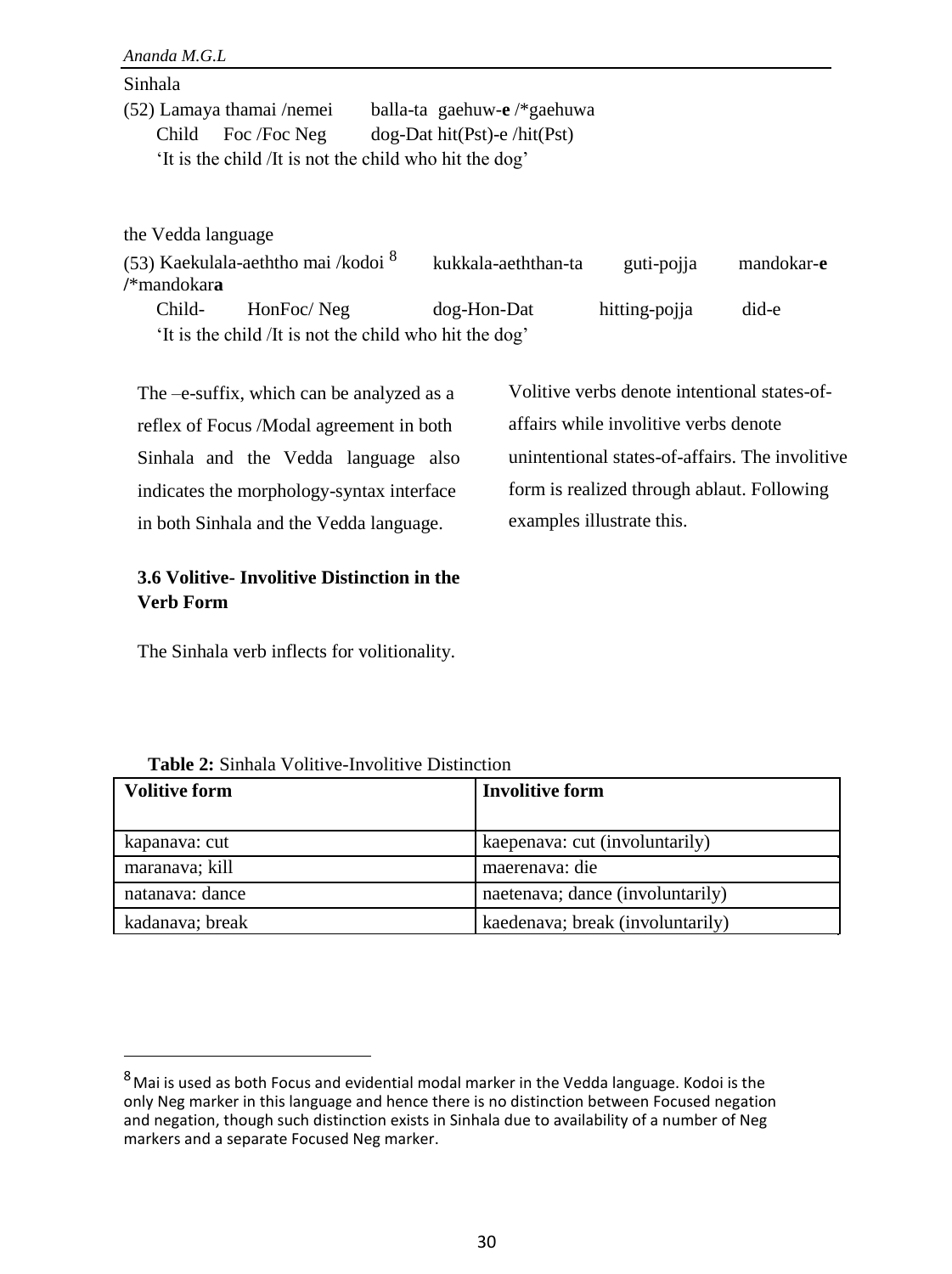In the Vedda language, this distinction is maintained through the two suffixal verb forms 'karanava' (do) and 'venava' (is), which also inflect for past tense as 'kara (did) and 'una' (was) respectively. The unique Vedda prefix 'mando' is used with

'do/be' thereby making it 'mandokaranava' and 'mando-venava' As the verb here is actually 'do' or 'be', what precedes this verb is obviously an NP indicating the particular activity (Table 3).

**Table 3:** Volitive-Involitive Distinction in the Vedda verb forms

| Volitive form                         | <b>Involitive form</b>                   |
|---------------------------------------|------------------------------------------|
|                                       |                                          |
| [Naetum pojja] mando-karanava (dance) | [Naetum pojja] mando-venava (dance Invl) |
| [dancing]<br>do                       | [dancing]<br><i>is</i>                   |
| Lit; dancing do                       | Lit; Dancing is                          |
|                                       |                                          |
| [Thallu pojja] mando karanava (push)  | [Thallu pojja] mando venava (push Invl)  |
| [pushing]<br>do                       | [pushing]<br><sup>1</sup> S              |
| Lit: pushing do                       | Lit: Pushing is                          |

One important aspect of this volitiveinvolitive distinction is the syntactic distinction it accompanies in the form of case selection of the subject.

Sinhala

- (54) Vedda natanava (Vol) Vedda(Nom) dance 'Vedda dances'
- (55) Vedda-ta naetenava (Invol) Vedda-Dat dance (Invl) 'Vedda gets to dancing'
- (56) Vedda lamaya-**va** thallu-kara (Vol) Vedda (Nom) child-Acc push-did 'Vedda pushed the child'

That is, whereas the volitive verb form selects a nominative subject, the involitive form selects a dative subject as shown below.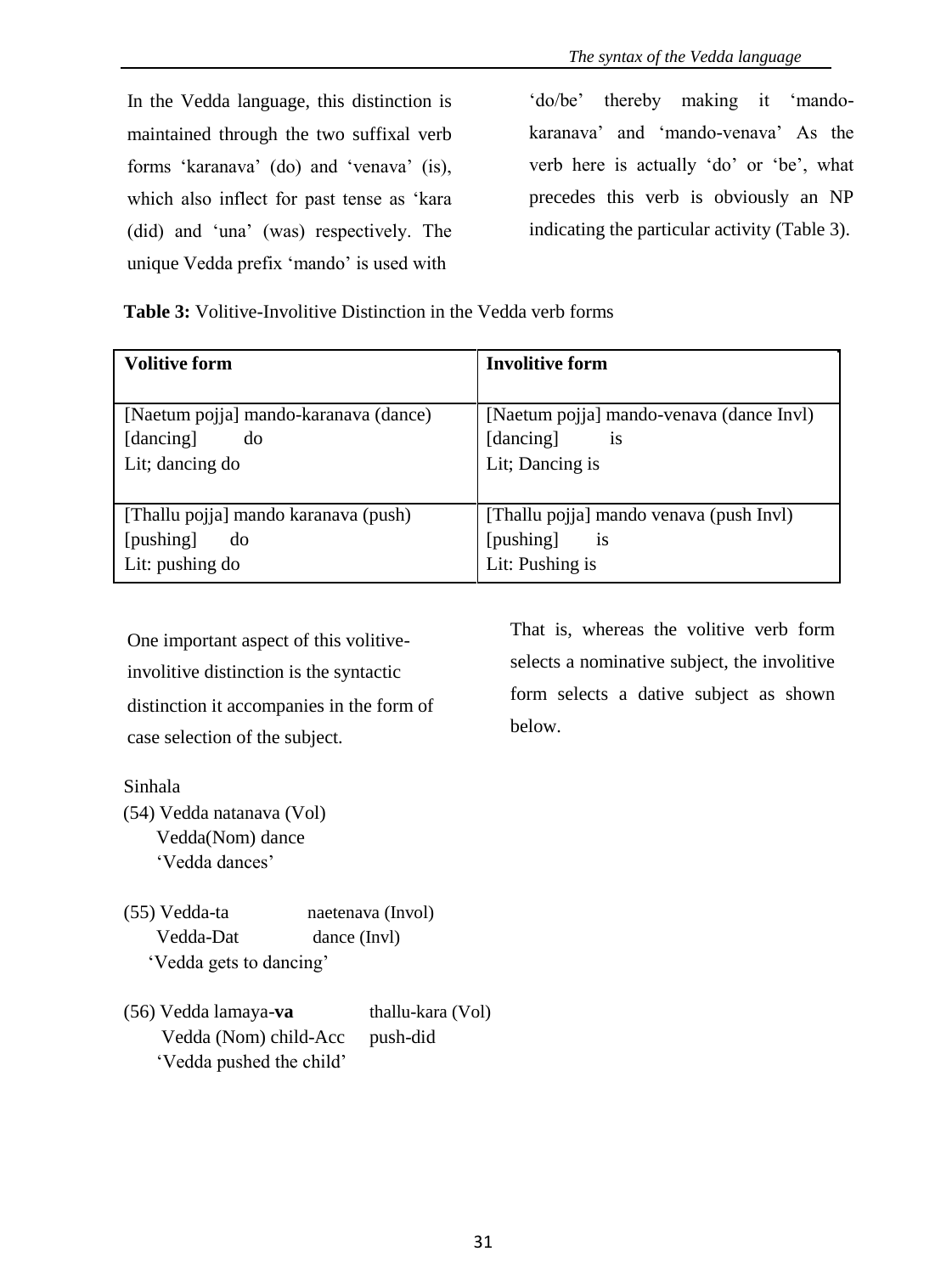| (57) Vedda-ta lamaya-va thallu-keruna (Invol)                         |
|-----------------------------------------------------------------------|
| Vedda-Dat child-Acc push-did(Invl)                                    |
| 'Vedda pushed the child involuntarily'                                |
|                                                                       |
| the Vedda language                                                    |
|                                                                       |
| (58) Vannila-aeththo otaa-damanava (Vol)                              |
| Vedda-Hon (Nom) otaa-put(Pres)                                        |
| 'Vedda dances'                                                        |
|                                                                       |
| (59) Vannila-aeththan-ta-<br>naetum-pojja mando-venava (Invol)        |
| Vedda-Hon-Dat<br>dance-pojja mando-Be(Pres)                           |
| Lit: to vedda, dancing is/happens                                     |
| 'Vedda gets to dancing'                                               |
|                                                                       |
| thallu-pojja mando-kara (Vol)<br>(60) Vannila-aeththo kaekula-ta      |
| Vedda-Hon (Nom) child-Dat<br>push-pojja mando-did                     |
| 'Vedda pushed the child'                                              |
| (61) Vannila-aeththan-ta<br>kaekula-ta thallu-pojja mando-una (Invol) |
| Vedda-Hon-Dat                                                         |
| child-Dat push-pojja mando-Be (Past)                                  |
| 'Vedda pushed the child involuntarily'                                |
|                                                                       |

One syntactic difference we can note here between the two languages is that, when the verb is transitive, the internal argument receives accusative case in Sinhala in both volitive and involitive constructions, whereas it receives Dative case in both constructions in the Vedda language. Also, it is important to mention here that dative case-marked subjects are not confined to involitive constructions in both Sinhala and the Vedda language.

Such subjects are selected by other nonverbal predicates as 'badagini' (hungry), 'tharahai' (angry) etc. and also the root modal 'puluwan' (can).

### **3.7 Pro-drop and Anaphoric Reference**

As it can be observed in Sinhala, the Vedda language too allows pro-drop in all argument positions (62, 63).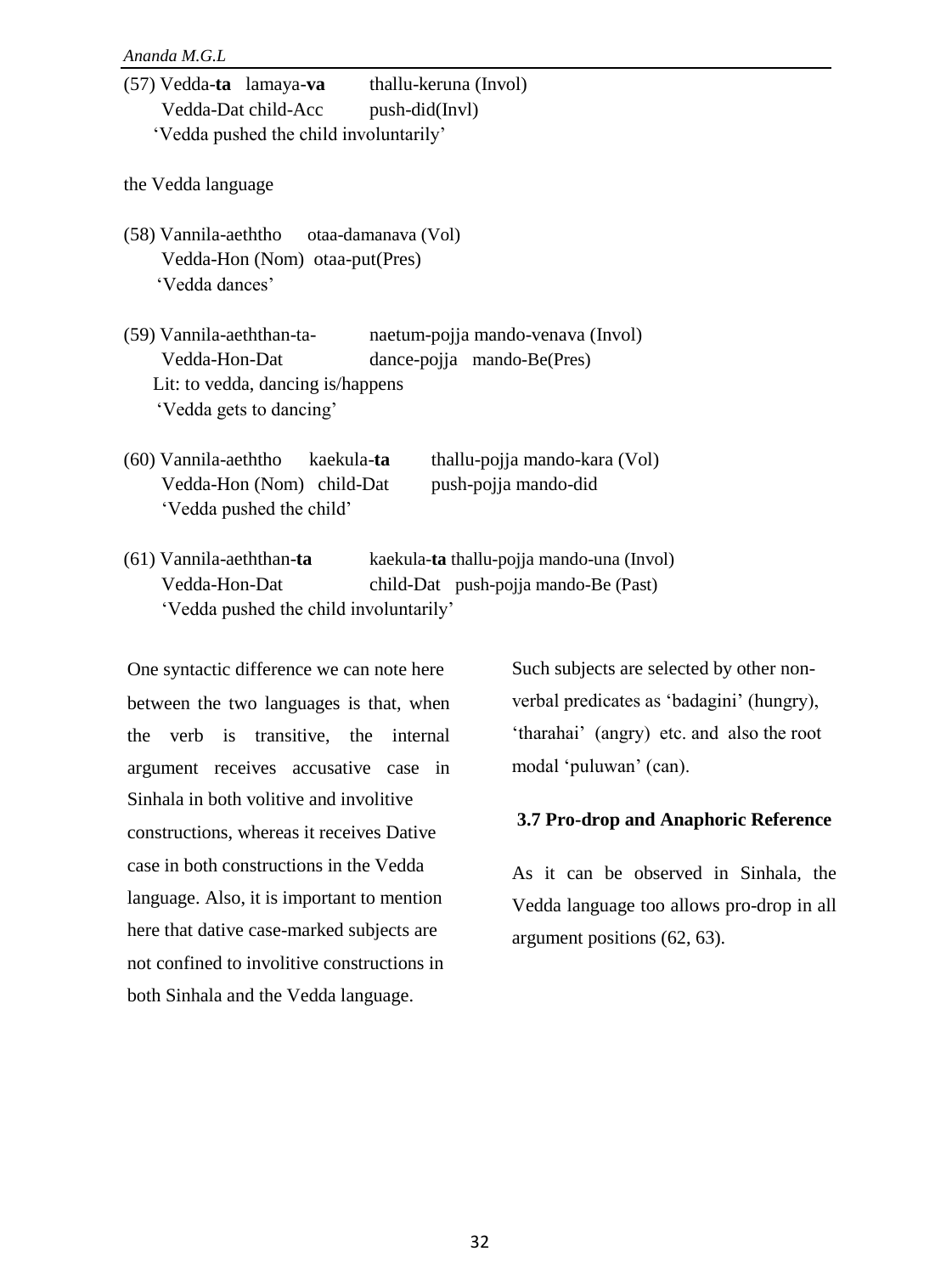|                                                  |          |                               |                                                              |                                                              | The syntax of the Vedda language                                                     |  |  |
|--------------------------------------------------|----------|-------------------------------|--------------------------------------------------------------|--------------------------------------------------------------|--------------------------------------------------------------------------------------|--|--|
| Sinhala                                          |          |                               |                                                              |                                                              |                                                                                      |  |  |
|                                                  |          |                               | (62) Oya iiye aliye-k dekka-da? You) Nom) yesterday          |                                                              |                                                                                      |  |  |
| elephant (Acc)(Sing) see (Pst) Q                 |          |                               |                                                              |                                                              |                                                                                      |  |  |
| 'Did you see an elephant yesterday?'             |          |                               |                                                              |                                                              |                                                                                      |  |  |
| Answer; $\varnothing$                            | Ø        | Ø                             | dekka                                                        |                                                              |                                                                                      |  |  |
|                                                  |          |                               | saw                                                          |                                                              |                                                                                      |  |  |
|                                                  |          | 'I saw an elephant yesterday' |                                                              |                                                              |                                                                                      |  |  |
| the Vedda language                               |          |                               |                                                              |                                                              |                                                                                      |  |  |
|                                                  |          |                               |                                                              |                                                              |                                                                                      |  |  |
| (63) Oya aeththan-ta iye-maechche<br>You Hon-Dat |          |                               |                                                              |                                                              | botakande-k aehirukula-ta mando-una-da?                                              |  |  |
|                                                  |          |                               | yesterday-maechche<br>'Did you see an elephant yesterday?'   |                                                              | elephant-Indef eye-Dat mando-did-Q                                                   |  |  |
|                                                  |          |                               |                                                              |                                                              |                                                                                      |  |  |
| Answer 1: $\varnothing$                          | Ø        | Ø                             | aehirukula-ta mando-una                                      |                                                              |                                                                                      |  |  |
|                                                  |          |                               | eye-Dat                                                      | mando-was                                                    |                                                                                      |  |  |
|                                                  |          |                               | Saw                                                          |                                                              |                                                                                      |  |  |
|                                                  |          | (I saw an elephant yesterday) |                                                              |                                                              |                                                                                      |  |  |
| Answer 2: $\varnothing$                          | Ø        | Ø                             | mando-una                                                    | kodoi                                                        |                                                                                      |  |  |
|                                                  |          |                               | mando-was                                                    | <b>Neg</b>                                                   |                                                                                      |  |  |
|                                                  |          |                               | Did not see                                                  |                                                              |                                                                                      |  |  |
|                                                  |          |                               | (I did not see an elephant yesterday)                        |                                                              |                                                                                      |  |  |
|                                                  |          |                               |                                                              |                                                              |                                                                                      |  |  |
|                                                  |          |                               | The distribution of empty categories in the                  |                                                              | For example, in adverbial clauses, the                                               |  |  |
| Vedda                                            | language | is                            | grammatically                                                |                                                              | subject anaphor is controlled by subjects                                            |  |  |
| constrained and their interpretation is          |          |                               |                                                              | (64-66) and object anaphor is controlled                     |                                                                                      |  |  |
| grammatically determined (as it is in            |          |                               |                                                              |                                                              | by objects (67), irrespective of a case-                                             |  |  |
| Sinhala).                                        |          |                               |                                                              |                                                              | mismatch between the two.                                                            |  |  |
|                                                  |          |                               |                                                              |                                                              |                                                                                      |  |  |
| (64)                                             |          |                               |                                                              |                                                              | $\emptyset$ i kaela-pojja-ta mangachchaddi botakandala-aeththan-ta Poramola aeththoi |  |  |
| (Nom)puchcha-kadavua                             |          |                               |                                                              |                                                              |                                                                                      |  |  |
|                                                  |          |                               | $\emptyset$ i jungle-pojja-Dat go (Pres Pt) elephant-Hon-Dat |                                                              | Poramolai (Nom) shot                                                                 |  |  |
|                                                  |          |                               | 'Poramola shot an elephant while going in the jungle'        |                                                              |                                                                                      |  |  |
|                                                  |          |                               |                                                              |                                                              |                                                                                      |  |  |
|                                                  |          |                               |                                                              | $(65)$ Ø i Bada-uchcha-damaa-la kekulai (Nom) hadda-pojjen Ø | aendum-pojja mando-kara                                                              |  |  |
| hungry, the child cried loudly'                  |          |                               | i stomach-uchcha-put-Pp childi sound-pojja-Instr 'Being      |                                                              | cry-pojja mando-did                                                                  |  |  |
|                                                  |          |                               |                                                              |                                                              |                                                                                      |  |  |
|                                                  |          |                               |                                                              |                                                              |                                                                                      |  |  |
|                                                  |          |                               |                                                              |                                                              |                                                                                      |  |  |

(66) Kekula-ta<sup>i</sup> bada-uchcha-damaa-la Ø<sup>i</sup> hadda-pojjen aendum-pojja mando-kara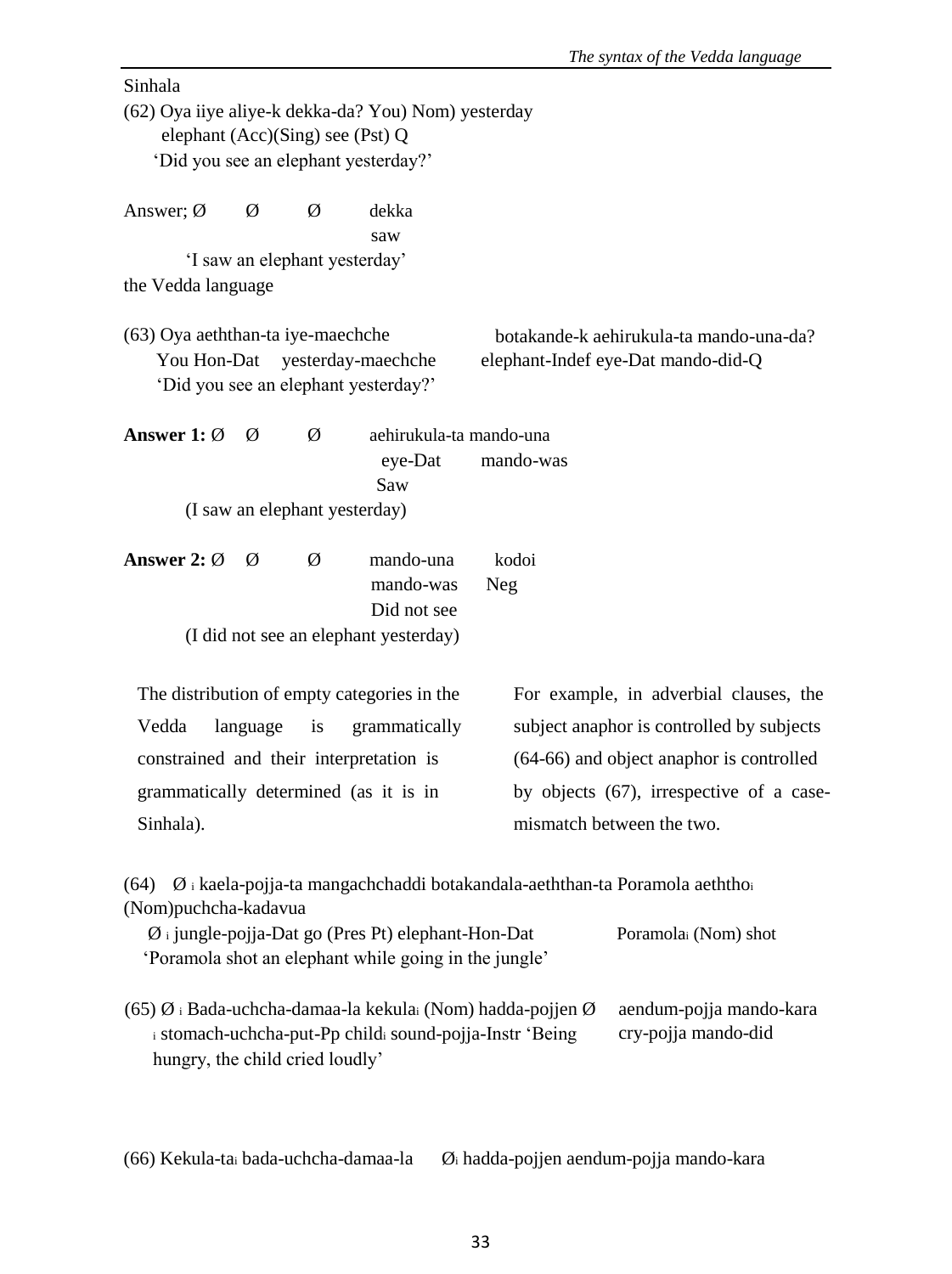Child-Dat<sup>i</sup> stomach-uchcha-put-Pp Ø <sup>i</sup> sound-pojja-Instr cry-pojja mando-did 'Being hungry, the child cried loudly'

(67) Vannila-aeththoi (Nom)kaekula-vaj aehirukula-ta mando-karagena  $\emptyset$  i  $\emptyset$  j katha-pojja mando-kara

Vedda-Honi child-Acc<sub>j</sub> eye-Dat mando-do (Prtc)  $\emptyset$  i  $\emptyset$  j speech-pojja mando-did

'Having seen the child, the vedda spoke to the child'

The examples show the extent of pro-drop Yet, this does not mean that such and that the interpretation of the empty information-structure related particles are categories is grammatically determined in totally absent, as we have already seen the Vedda language. above with respect to Focus. Let us start

**3.8 Information Structure: Topic, Focus, Mood, Modality, WH 3.8.1 Topic**

lexicon does not allow an articulated left periphery.

with Topic.

The impoverished nature of the Vedda The topic marker in the Vedda language is 'nang' as it is in Sinhala, thereby showing morphological realization of topic.

(68) Poramola aeththo nang kaela-pojja eli-pojja mando-karanava /mando-kara Poramola-Hon Top jungle-pojja clear-pojja mando-do(Pres)/ mando-do(pst) 'As for Poramola, he is clearing / cleared the jungle'

(69) Poramola aeththo nang mangachcha-la Poramola HonTop go-Pp 'As for Poramola, he has gone'

As the examples indicate, with the topic in the Vedda language (apart from marker, only narrow scope is possible so prosodic focus). Post-verbal focus is comes under its scope.  $\qquad \qquad$  of a constituent (70) and morphological

### **3.8.2 Focus**

and morphological Focus are available

that any constituent to its immediate left achieved through rightward movement focus is realized through the focus particle 'thamai' (71). Just as in Sinhala, both post-verbal Focus This is what Gair (1983) calls ex-situ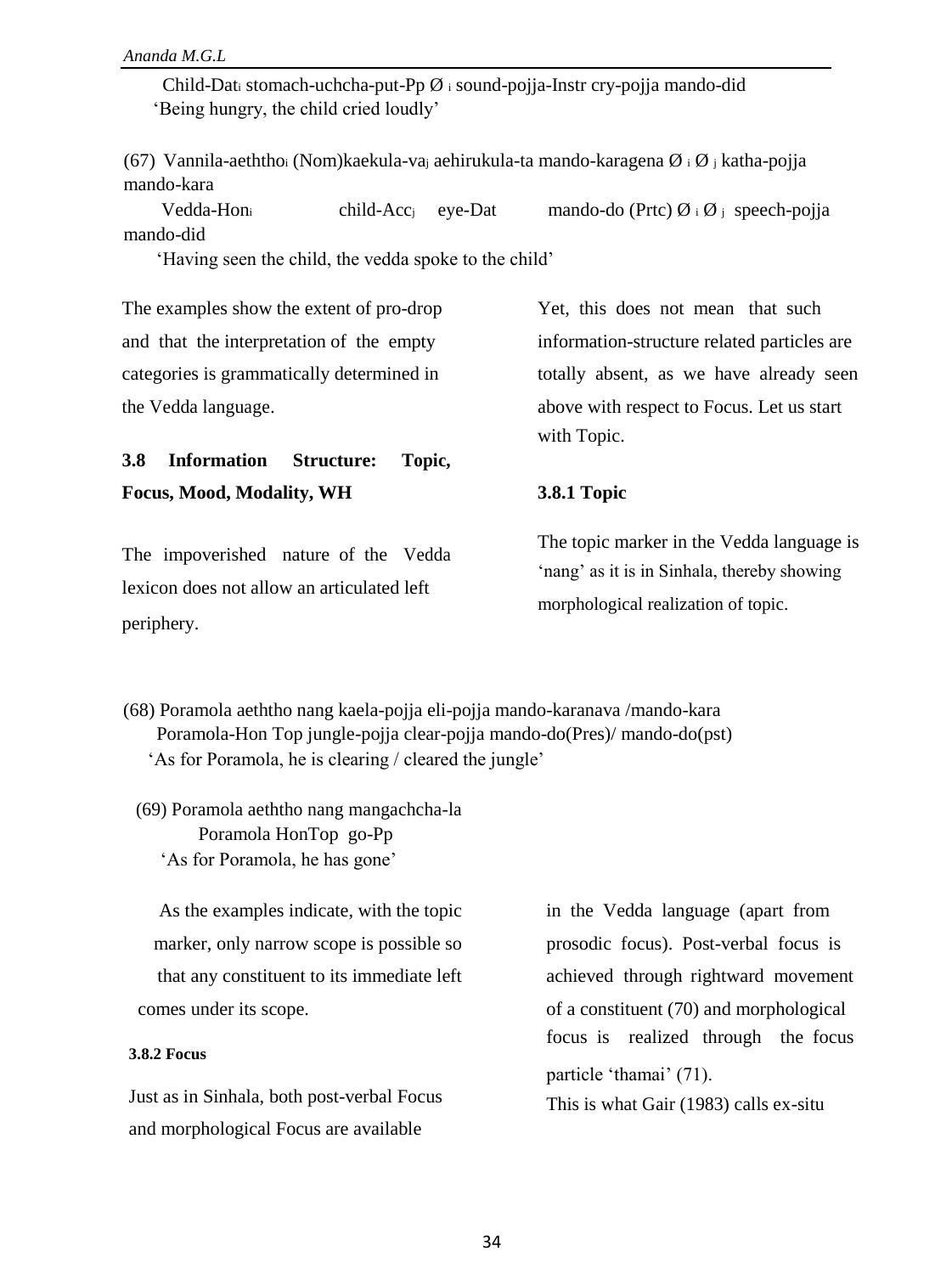|                                                                                                                                                        | The syntax of the Vedda language             |
|--------------------------------------------------------------------------------------------------------------------------------------------------------|----------------------------------------------|
| focus and in-situ focus respectively. In                                                                                                               | Kariyakarawana(1998)<br>calls<br>this        |
| Gair, the in-situ focus is achieved through                                                                                                            | distinction Cleft Focus (C-focus) and        |
| a focus particle, and ex-situ focus, through                                                                                                           | Emphatic Focus (E-focus).                    |
| rightward movement.                                                                                                                                    |                                              |
| Sinhala                                                                                                                                                |                                              |
| $(70)$ Lanka-ve<br>kanne<br>bath<br>aya<br>Sri Lanka-Loc people eat-E(non past) rice<br>'It is rice that Sri Lankans eat'<br>$(71)$ Lanka-ve<br>aya    | bath thamai kanne                            |
| Sri Lanka-Loc<br>rice Foc<br>people<br>'It is rice that Sri Lankans eat'                                                                               | eat-E (non past)                             |
| the Vedda language                                                                                                                                     |                                              |
| <b>Neutral Sentence</b><br>(72) Poramola aeththo<br>Poramola-Hon(Nom)<br>jungle-Dat<br>'Poramola went into the jungle'                                 | kaele-pojja-ta mangachchauwa<br>go(Pst)      |
| Post-verbal Focus                                                                                                                                      |                                              |
| (73) kaele-pojja-ta mangachchauw-E<br>jungle-Dat go (Pst-E)<br>' It is Poramola who went into the jungle'                                              | Poramola aeththo<br>Poramola-Hon(Nom)        |
| Morphological Focus<br>As noted earlier, the focus marker of Vedda language is 'mai' which is a truncated version<br>of Sinhala Focus marker 'thamai'. |                                              |
| (74) Poramola aeththo mai<br>Poramola-Hon(Nom) Foc<br>jungle-Dat<br>'It is Poramola who went into the jungle'                                          | kaele-pojja-ta mangachchauw-E<br>$go(Pst-E)$ |
| A rather unique phenomenon that can be                                                                                                                 | as the focusing suffix in both cases as      |
|                                                                                                                                                        |                                              |

observed when there is such contrastive focus in the structure is the particular form the verb takes, which I term as E- suffix or E-marking. This can be observed in both post-verbal Focus and morphological Focus. Gair (1983) identifies the –*e* suffix

against the neutral sentence. (Gair, 1983). What is evident here is that it is not only the Focus position (post-verbal) or the focus marker (mai/thamai) that realizes focus, but also the–e-suffix. Hence, this emorpheme can be considered as an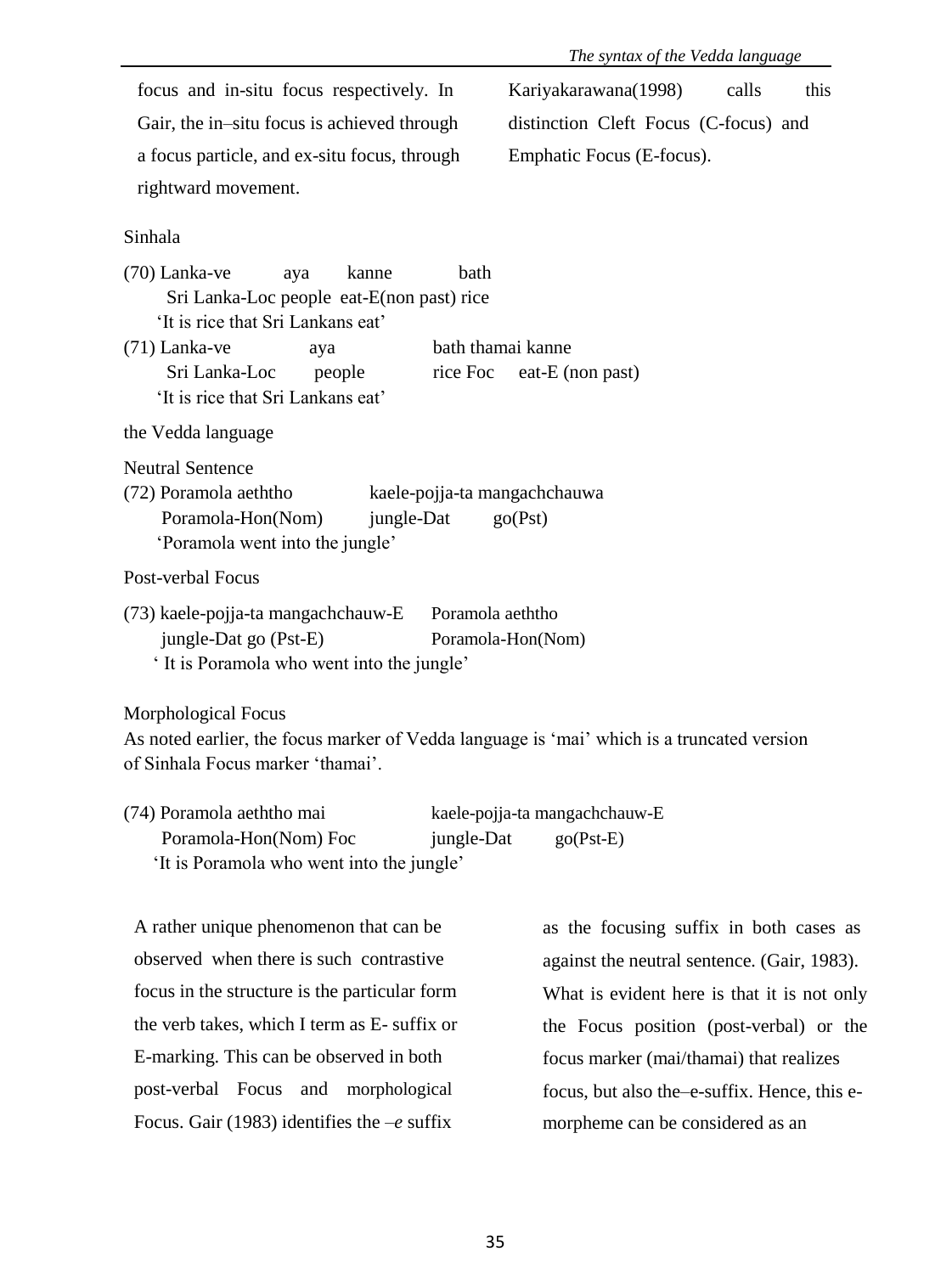agreement feature that surfaces in both focus types discussed above. This is not rather a unique conclusion because Miyagawa (2010) too argues that topic/focus in Japanese constitutes a grammatical feature that is grammatical

feature that is computationally equivalent to Phi-feature agreement.

However, this e-suffix does not turn up in the case of sentential focus (75).

(75) Poramola aeththo kaele-pojja-ta mangachchauwa mai Poramola-Hon(Nom) jungle-Dat go(Pst) Foc 'Poramola went into the jungle (indeed)'

As the example indicates, in addition to focusing, this e-suffix also has the scopemarking property. Although any constituent coming under its narrow scope is marked as focused, the e-suffix does not turn up in wide-scope or sentential focus as shown in (75).

### **3.8.3 Mood and Modality**

Mood is often treated as a grammatical category, morphologically marked on the verb, and expressing the subjective attitude of the speaker towards the state of affairs described by the utterance. Most languages have independent paradigms for the indicative, subjunctive and the imperative moods, while at least some

others may mark further finer distinctions as, conditional, optative and the like. Modality, on the other hand, is considered as a semantic category expressing such notions as possibility, necessity, probability, obligation, permission, ability, and volition.

Just like Sinhala, the Vedda language too overtly marks on the verb, a number of speech act moods: They are: declarative/indicative, imperative, interrogative, hortative, conditional, subjunctive and permissive. Following  $examples<sup>1</sup>$ illustrate the indicative, imperative, and interrogative mood categories respectively.

| (76) Poramola aeththo      | botakandala aeththe-k (va) |         | aehirukula-ta |  |
|----------------------------|----------------------------|---------|---------------|--|
| mando-kara                 |                            |         |               |  |
| Poramola Hon(Nom)          | elephant Hon-Sing (Acc)    | eve-Dat | mando-did     |  |
| 'Poramola saw an elephant' |                            |         |               |  |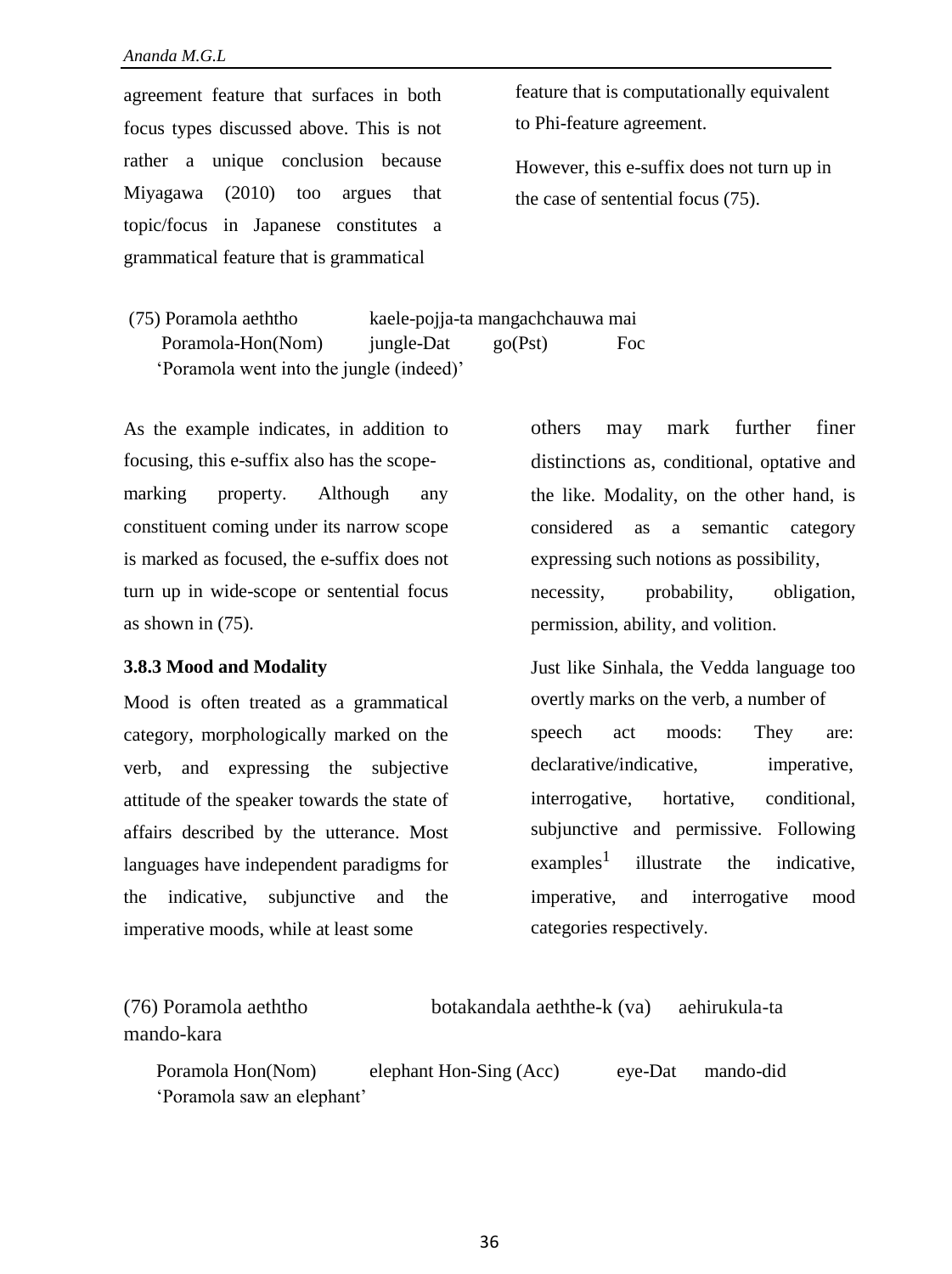- (77) Poramola aeththan-ta botakandala aeththe-k (va) aehirukula-ta mando-unada? Poramola Hon-Dat elephant Hon-Sing (Acc) eye-Dat mando-was-Q 'Did Poramola see an elephant?'
- (78) Mona-ekaa-da botakanda-va aehirukula-ta mando-karagathth-e? Which-one-Q elephant-Acc eye-Dat mando-did-E 'Who saw the elephant?'

Although Sinhala has a number of this is not so in the Vedda language. For particles/suffixes which can attach to any deontic modal ability they use the word lexical category in an agglutinative fashion and take scope over the domain to they use to mean 'like' or 'love' (79). the left to convey different types of modality,

'hith-laanava'<sup>1</sup> which is the same word

(79) Poramola aeththan-ta rukang-pojja-val vala uda-thena-ta mangachchanna hithlaanava Poramola Hon-Dat tree-pojja-Plu Loc up-place-Dat go(Inf) can Lit: Poramala can go to trees-up place 'Poramola can climb trees'

For deontic permission, they use the infinitive form of the verb with a  $2<sup>nd</sup>$ person subject, in the absence of

any modal particle to convey this meaning (80).

(80) Oya aeththo thaenakin mangachchanna You Hon now go(Inf) 'You can go now' (permission)

As for epistemic modal interpretation, they use the focus maker 'mai' as an allinclusive term to indicate epistemic interpretations including evidentiality. This impoverishment of the Vedda lexicon as well as the absence of any syntactic means of expressing such meanings also indicate the absence of an articulated IP/TP domain or CP domain depending on where one would project

such Heads had they been present. Nevertheless, the preceding discussion on Topic, Focus as well as Mood and Modality which are largely morphologically realized leaves us with the question about ordering of these functional heads along Rizzi (1997) and Cinque (1999) among others. Based on Italian, Rizzi (1997) argues for a split CP projection as follows.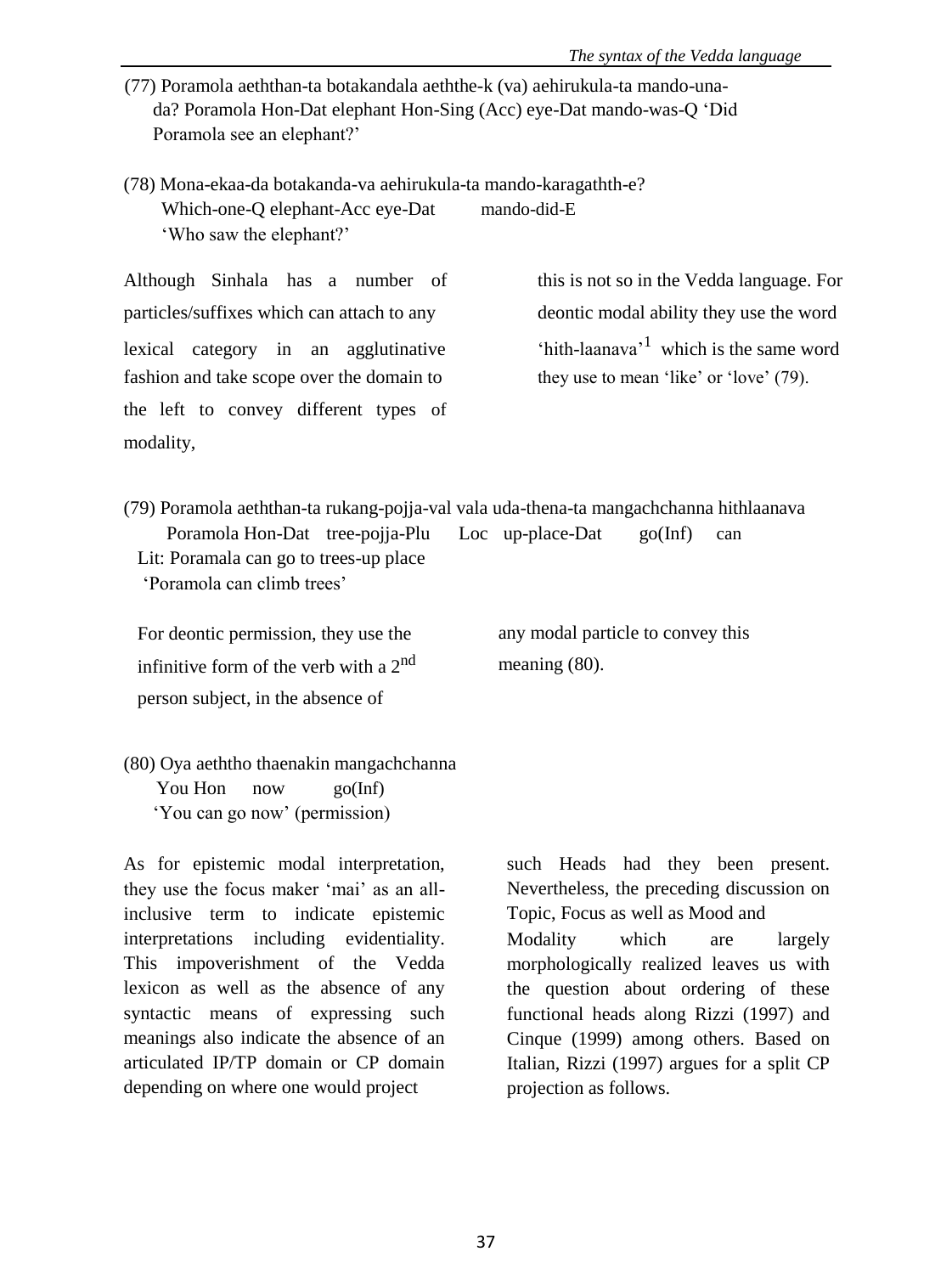(81) …..Force…… (Topic)…… (Focus)……..Fin(iteness) IP (Inflectional Phrase)

Based on a wealth of crosslinguistic evidence, Cinque (1999) builds up the argument, that natural language clause is a construct of moods, modals, tenses, and aspects. He argues that these major clause-building categories are rigidly, hierarchically ordered with respect to each other. Although the existing data on the Vedda language is not sufficient to

make any neat conclusion about an articulated Head order, I would list the moods showing illocutionary force of the utterance in the C-domain, together with Focus. As the focus marker 'mai' conveys epistemic interpretation too, there is only one Head, Focus, which hosts epistemic information too. The following examples give us some clue about this order.

(82) Poramola aeththan-ta rukang-pojja-val vala uda-thaena-ta mangachchanna **hithlaanava mai**

Poramola Hon-Dat tree-pojja-Plu Loc up-place-Dat go(Inf) can Foc

'Poramola can climb trees indeed'

(83) \*Poramola aeththan-ta rukang-pojja-val vala uda-thaena-ta mangachchanna **mai hithlaanava**

Poramola Hon-Dat tree-pojja-Plu Loc up-place-Dat go(Inf) Foc can

'Poramola can climb trees indeed'

The ungrammaticality of (83) shows that Focus should occur higher than the modal. Hence the Head order should be,

(84) FORCE (Illocutionary force/Mood) > FOCUS > TP > MODAL (deontic)  $9$ 

# **3.8.4 Wh- and Yes-No Questions 3.8.4.1** *Wh Questions*

Wh- in Sinhala and in the Vedda language is formed by the Wh pronoun and the Q marker *da*. Sinhala

(85) Kau-da aliya-va dekk-e? Who-O elephant-Acc see(Pst)-E 'Who saw the elephant?'

<sup>&</sup>lt;sup>9</sup> The projection of Topic merits a separate discussion as it has quite different properties from Focus and modals.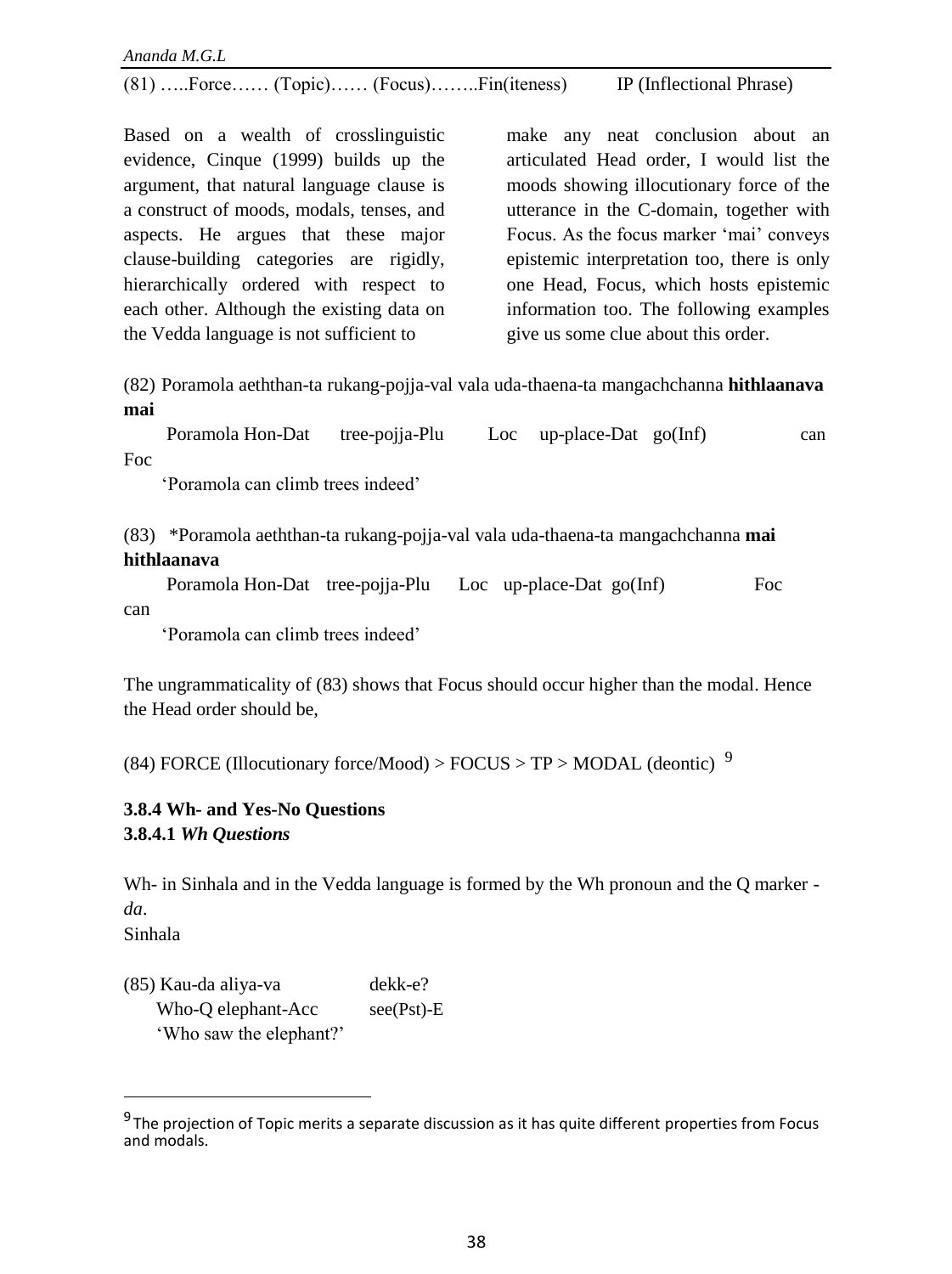The Vedda language

- (86) Mon-ekaa-da botakanda-va aehirukula-ta mando-karagathth-E? Which-one-Q elephant-Acc eye-Dat mando-did-E 'Who saw the elephant?'
- (87) Botakanda-va mon-ekaa-da elephant-Acc which-one-Q 'Who saw the elephant?' aehirukula-ta mando-karagathth-E? eye-Dat mando-did-E
- (88) Botakanda-va aehirukula-ta mando-karagathth-E mon-ekaa-da? elephant-Acc eye-Dat mando-did-E which-one-Q 'Who saw the elephant?'
- (89) **\***Aehirukula-ta mando-karagathth-E mon-ekaa-da Botakanda-va? eye-Dat mando-did-E which-one-Q elephant-Acc 'Who saw the elephant?'

The above data indicate a number of things about Wh in the Vedda language, some of which are quite different even from Sinhala. Example (86) is the unmarked order. In (87), the object NP is scrambled. In (88), the Wh is in the postverbal position, which earlier we identified as the position for syntactic Focus. And this is quite right because the post-verbal Wh too has a Focused reading of the Wh element. Further, the Focus marker 'mai' and the Wh cannot co-occur thereby indicating that these two are in complementary distribution. Hence, the Focus Head serves as the only head position for both (Wh and Focus) which also highlights overt Wh movement to Spec-Focus. Another important phenomenon that can be noticed here is

(90) Mon-ekek-dↄ kaele-pojja-ta Which-one-dↄ jungle-pojja-Dat 'Somebody went into the jungle' the role of e-suffix (verbal morphology) in conveying Wh interpretation, in the absence of which, the Wh simply becomes an existential pronoun. There is a slight lexical difference here between Sinhala and the Vedda language because, in Sinhala the Wh word for 'who' is 'kauda', whereas in the Vedda language it is 'monekaa-da' (which-person/one-Q) conveying a rather straightforward quantificational interpretation (which one). Thus, in the absence of 'e-suffix' such as in 'kauda kaeleta giya', the interpretation is 'somebody went into the jungle'. In the Vedda language too this phenomenon can be observed. However, in that case, they use 'mon-ekek-dɔ' as in (90).

mangachchuva go(Pst)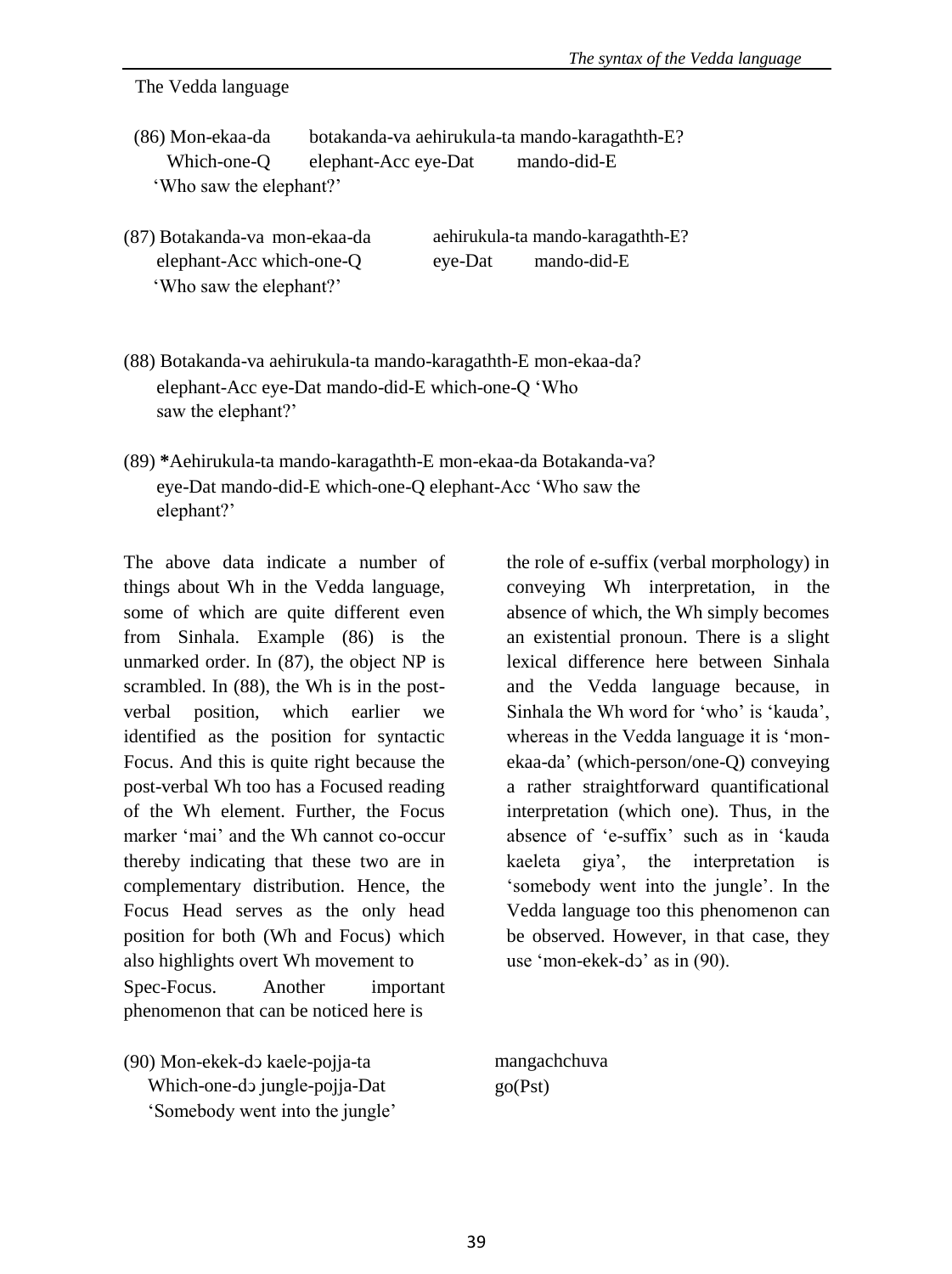| The observations we noted above for the<br>Vedda language hold for other Wh-<br>pronouns too such as 'what', which in the<br>Vedda language is 'mon-eka-da' (which-<br>(inanimate)-<br>$Q$ )).<br>one |  |  |
|-------------------------------------------------------------------------------------------------------------------------------------------------------------------------------------------------------|--|--|
|                                                                                                                                                                                                       |  |  |
| As shown above, the Q-marker -da in Sinhala is used in the Vedda language too (91)<br>mangachchuva da?<br>go(Pst)<br>Q                                                                                |  |  |
| and the verb inflects for e-suffix in this<br>instance (92).                                                                                                                                          |  |  |
| mangachchuv-E?<br>$go(Pst) - E$                                                                                                                                                                       |  |  |
| than that of " <i>che</i> ", but necessarily higher                                                                                                                                                   |  |  |
| than focus, and can be preceded and                                                                                                                                                                   |  |  |
| followed by a topic. This distinct position                                                                                                                                                           |  |  |
| of "se" is identified as INT (errogative),                                                                                                                                                            |  |  |
| and is represented in the following way in                                                                                                                                                            |  |  |
| the C-system.                                                                                                                                                                                         |  |  |
|                                                                                                                                                                                                       |  |  |

# (93) FORCE \*TOP INT \*TOP FOCUS \*TOP FIN IP

Following Rizzi, I identify –*da* (Q) of the Vedda language, (when –*da* is displaced from the Wh) as the distinct head INT. As Wh questions are inherently focused, I assume that INT has an interpretable [Focus] feature, a claim confirmed by the

and it occupies a distinct position lower

fact that *da* (INT) and '*mai'* (focus marker) cannot co-occur in the same clause, as shown in (94-95)—with sentential scope—and (96)—with constituent scope.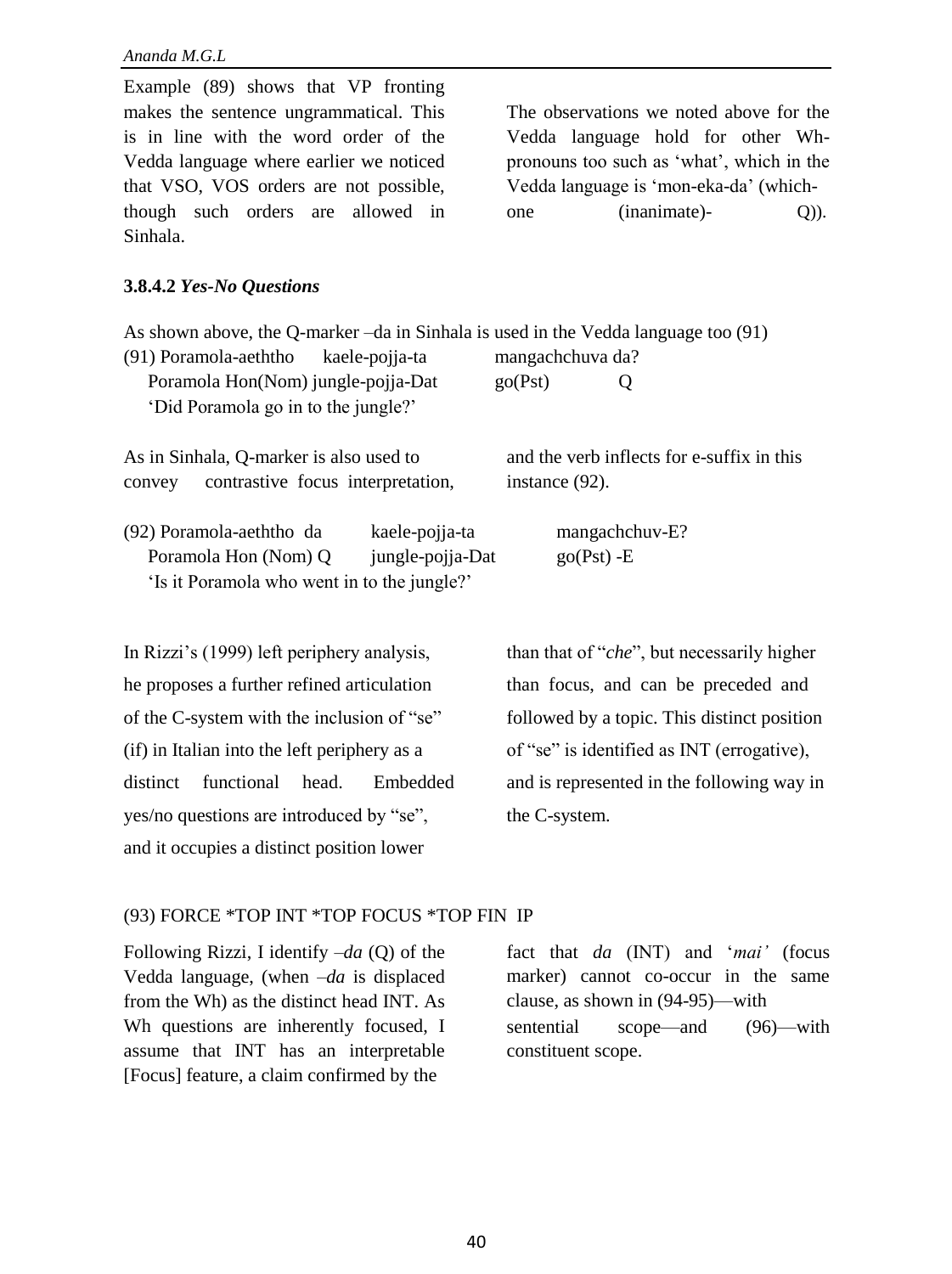|                                                                                                                                                                                       | The syntax of the Vedda language                                                                                                                                                                     |
|---------------------------------------------------------------------------------------------------------------------------------------------------------------------------------------|------------------------------------------------------------------------------------------------------------------------------------------------------------------------------------------------------|
| (94) *Poramola-aeththo kaele-pojja-ta                                                                                                                                                 | mangachchuva mai<br>da?                                                                                                                                                                              |
| Poramola Hon (Nom) jungle-pojja-Dat<br>'Did Poramola go in to the jungle indeed?'                                                                                                     | go(Pst)<br>Foc<br>Q                                                                                                                                                                                  |
| (95) *Poramola-aeththo kaele-pojja-ta<br>Poramola Hon (Nom) jungle-pojja-Dat<br>'Did Poramola go in to the jungle indeed?'                                                            | mangachchuva da mai<br>go(Pst)<br>Q Foc                                                                                                                                                              |
| (96) *Poramola-aeththo mai da kaele-pojja-ta<br>Poramola Hon (Nom) Foc Q jungle-pojja-Dat<br>'Is it Poramola who went in to the jungle?'                                              | mangachchuvE?<br>$go(Pst) - E$                                                                                                                                                                       |
| As for the structural position of Q (da) I<br>would locate it between VP and TP: that<br>is, immediately below TP, but above                                                          | deontic modals, as the highest Head in the<br>VP domain (97).                                                                                                                                        |
| (97) Force > Focus > $TP$ > $IntP$ > $ModalP$ > $VP$                                                                                                                                  |                                                                                                                                                                                                      |
| That the Q marker occurs higher than the deontic modals proves the above order (98).                                                                                                  |                                                                                                                                                                                                      |
| (98) Poramola aeththan-ta rukang-pojja-val vala uda-thaena-ta mangachchanna hithlaanava<br>da                                                                                         |                                                                                                                                                                                                      |
| Poramola Hon-Dat<br>tree-pojja-Plu<br>Q<br>'Can Poramola climb trees indeed'                                                                                                          | up-place-Dat go (Inf)<br>Loc<br>can                                                                                                                                                                  |
| <b>3.9 Negation</b><br>Though Sinhala has a number of Neg<br>markers such as 'naehae', 'nemei'.<br>'naeththe', which require different<br>syntactic environments for their licensing, | in the Vedda lexicon, there is only one<br>Neg marker, and that is 'kodoi' which<br>they use for all kinds of negation,<br>including the modal interpretations<br>'cannot', and prohibitive 'don't'. |
| (99) Mee aeththa depitullanthena<br>This person (Nom) rice<br>eat(Inf)<br>'I did not eat rice / I do not eat rice'                                                                    | kaevillanna kodoi<br>not                                                                                                                                                                             |
| (100) Mee aeththan-ta ee-thaena<br>This person-Dat that-place<br>know<br>'I do not know it'                                                                                           | hithlaanna kodoi<br>not                                                                                                                                                                              |
| (101) Mee kaele-pojj-e rukang-pojja-val<br>This jungle-pojja- Loc<br>tree-pojja-Plu                                                                                                   | maama-kaechchak kodoi<br>many<br>not                                                                                                                                                                 |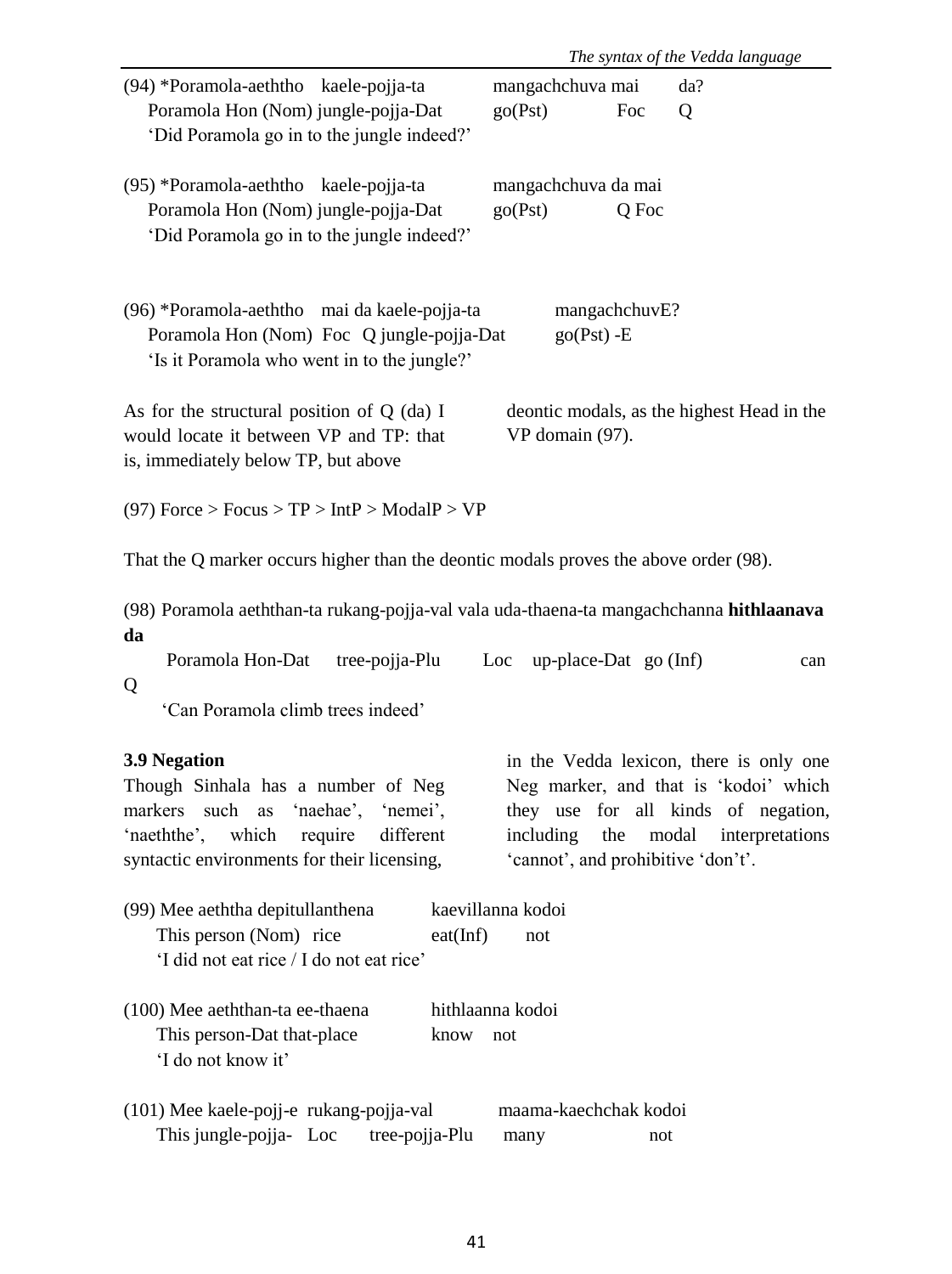'There aren't many trees in this jungle'

- (102) Poramola aeththo honda-vaage [puchcha-kadana ekame-k] mando-venna kodoi Poramola-Hon (Nom) good-like [hunter] mando-Be-Inf not 'Poramola is not a good hunter'
- (103) Poramola aeththan-ta rukang-pojja-val vala uda-thaena-ta mangachchanna kodoi Poramola Hon-Dat tree-pojja-Plu Loc up-place-Dat go(Inf) cannot 'Poramola cannot climb trees' (modal interpretation)
- (104) Oya aeththan-ta thaenakin mangachchanna kodoi You person-Dat now go (Inf) not 'You are not permitted to go now'
- (105) Oya aeththa rukang-pojja-val-vala uda-thaena-ta mangachchanna kodoi You person (Nom) tree-pojia-Plu-Loc up-place-Dat go(Inf) not 'Don't climb trees'
- (106) Poth-pojja [uda-thaene randana yamaka-ye] kodoi Book-pojja [up-place hold instrument-Loc] not Lit: book is not on the up-place-hold instrument 'Book is not on the table'

The examples illustrate different uses of 'kodoi', including a number of modal interpretations. Example (100) has a Dative subject which in Sinhala takes a Nominative one. In (101, 106) 'kodoi' is predicative. In all other examples, the infinitive verb form can be seen, which is not the same as in Sinhala. That is, in Sinhala, in VP negation, the verb takes esuffix, as we saw it regarding Focus and Wh. In contrast, in the Vedda language, the verb is infinitive (99, 100). However, it shares with Sinhala in the case of modal interpretations, as in such interpretations, both languages take the infinitive verb. Besides, the periphrastic nature of the Vedda lexicon is quite evident, as it had been throughout the Vedda language examples cited so far. It is also notable that an apparent gap in their lexicon with

respect to modals is filled by the Neg 'kodoi'. Further, in all these examples, their Neg marker 'kodoi' occupies the sentence final position as it is so in Sinhala Neg and in the use of root modals. Thus, Neg Head should come somewhere between TP/IP and the VP as it is in Sinhala.

### **3.10 Negative Polarity Items (NPIs)**

Negative polarity items (NPIs) are words or phrases that need a negative or interrogative environment for them to be licensed in the structure. For example, English 'any', and 'ever', as in (107-108). Also, to license the NPI, the negative or question word has to be higher in the structure;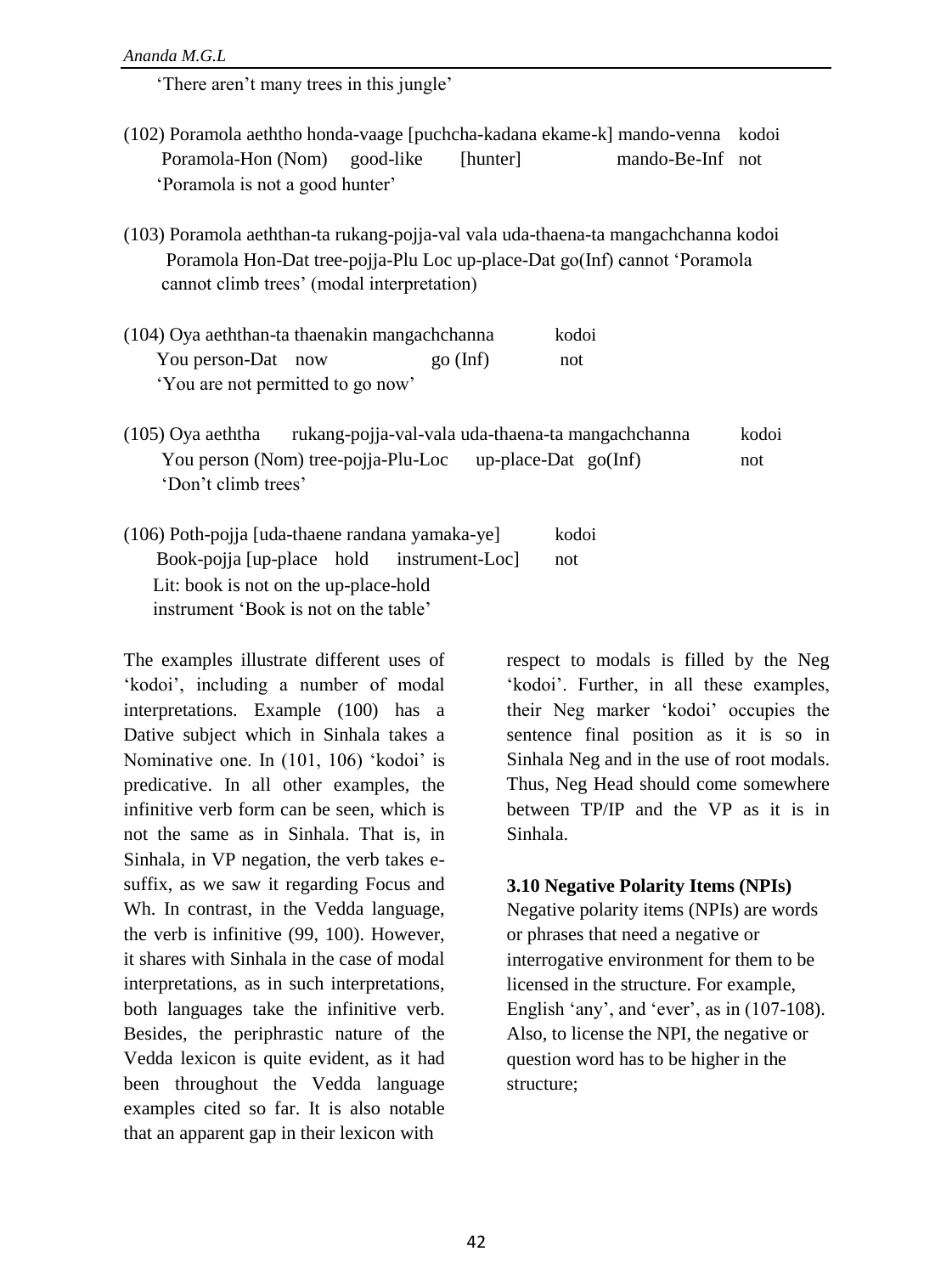(107) I don't want any books /\*I want any books (108) I won't ever do that. / \*I will ever do that.

The NPIs in the Vedda language are listed in the following table together with their Sinhala counterparts and the meaning of each, followed by examples.

# **Table 4**: NPIs

| the Vedda language      | <b>Sinhala</b> | <b>Meaning</b> |
|-------------------------|----------------|----------------|
|                         |                |                |
| Mon-ekakvath            | Kisima deyak   | anything       |
| Mon-ekekvath            | kauruwath      | nobody         |
| Koi davas pojjakavath   | kavadavath     | never          |
| (which days pojja-even) |                |                |
| Koibavath               | kohevath       | anywhere       |

Sinhala

- (109) Mata kisima-deyak oone- nehae I (Dat) any-thing want-E Neg 'I don't want anything'
- (110) \*Mata kisima-deyak oona I (Dat) any-thing want '\*I want anything'

The Vedda Language

- (111) Mee aethth-ta [mon-ekakvath] mando-karaganna kodoi This person-Dat [anything] mando-do(Inf) Neg 'I do not want anything'
- (112) \*Mee aethth-ta [mon-ekakvath] mando-karaganna This person-Dat [anything] mando-do(Inf) '\*I want anything'
- (113) Ada davas-maechche [mon-ekekvath] mangachchanna kodoi Today day-maechche [nobody] come(Inf) Neg 'Nobody came today'

(114) Mee aeththo ee-aeththiv-va [koi-davas-pojjakavath] aehirukula-ta mando-karagena kodoi

This person (Nom) that-person (Fem)-Acc [never] eye-Dat mando-do(Perf) Neg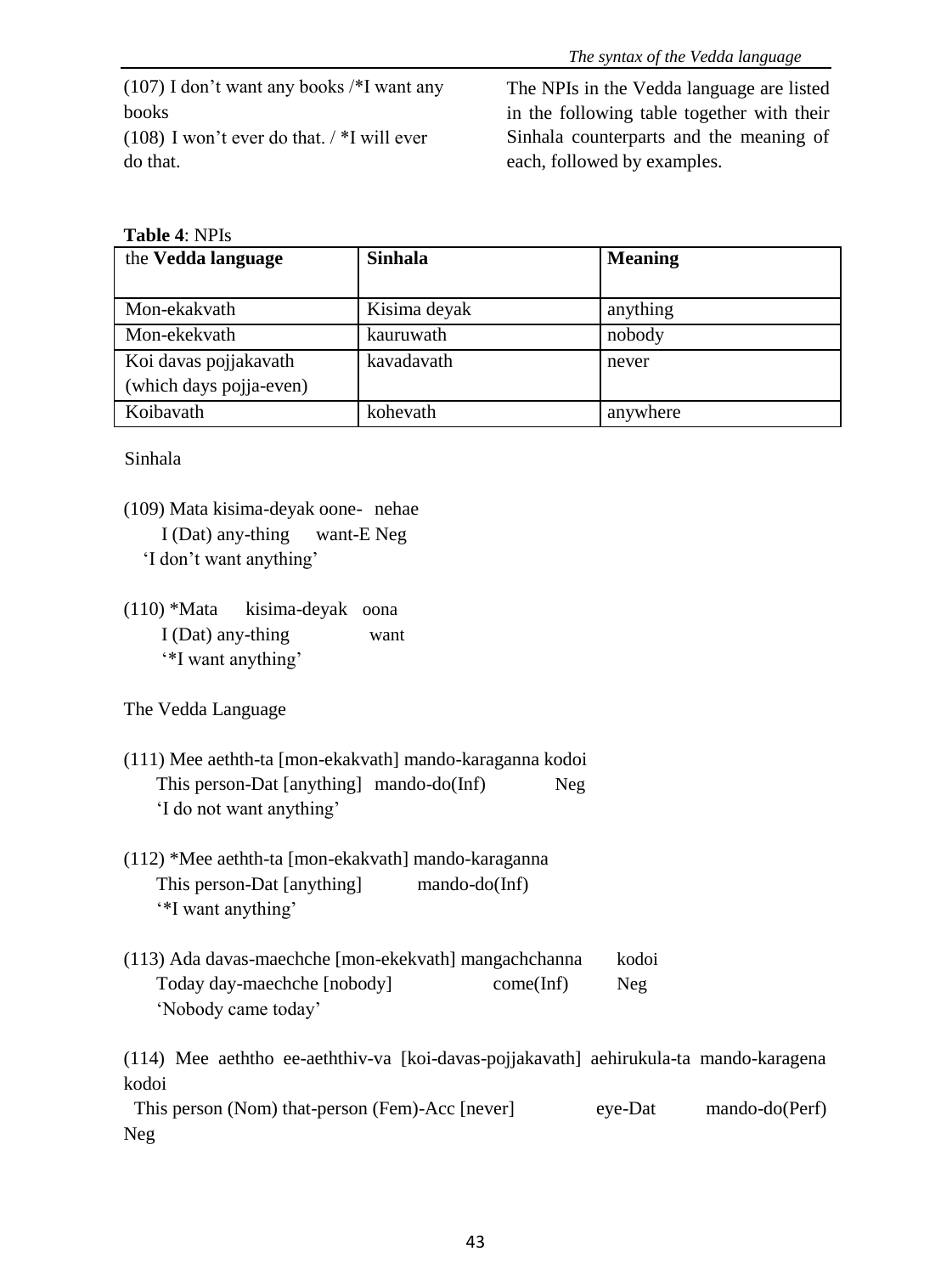'I have never seen her'

| (115) Poramola aeththo               | [koibavath] mangachchanna | kodoi |
|--------------------------------------|---------------------------|-------|
| Poramola-Hon (Nom) [anywhere] go-Inf |                           | Neg   |
| 'Poramola did not go anywhere'       |                           |       |

As shown in ungrammatical (110, 112), NPIs require a negative environment for the sentence to be grammatical. Further, the Neg occupies a higher (Ccommanding) position for the NPI to be licensed. This is quite in line with the Sinhala NPI behavior too.

### **4 CONCLUSION**

The paper explored the Vedda language from a generative syntactic perspective and the analysis was presented in accordance with a number of syntactic phenomena. The theoretical framework was Chomsky (1980-) and Cartographic approaches to syntax (Rizzi 1997), (Cinque 1999). The study covered such areas of the Vedda syntax as word order and configurationality, phrase structure, clause structure, agreement, anaphoric relations, negation and NegPs, Heads and Head positions, movement, Topic, Focus, and other related syntactic phenomena. The data and analysis were presented in a comparative setting with Sinhala data and Sinhala syntax in order to make the presentation more lucid. Also, due to this comparative nature, one can trace the relation of the Vedda language to Sinhala with respect to all the syntactic phenomena presented. Yet, much more needs to be done in order to go for a sufficient documentation of the syntax of the Vedda language. The present study was limited to some of the main clause phenomena. Things might differ in the

case of embedded clauses. Therefore, one important area to be researched is the embedded periphery. Also, there are a number of other syntactic phenomena to be covered of the Vedda language, such as PRO and Control, ECM, Subjacency and Island violations, Extraposition, morphology-syntax interface, movement possibilities and corresponding semantic / pragmatic readings among many others. Also, the study of Syntax in other, even smaller Vedda settlements scattered throughout the country will further validate the conclusions presented here.

### **ACKNOWLEDGMENTS**

I wish to acknowledge with thanks the financial support given to me by the University of Sri Jayewardenepura Research Council to conduct this research under the grant number MRP/MDRCFHSS/2019/04.

### **REFERENCES**

Ananda, L 2011, *The Focus Construction in Sinhala*, Lap Lambert Publishing, Germany.

Ananda, L 2012, *Clausal complementation in Sinhala*, PhD thesis, Jawaharlal Nehru University.

Cinque, G 1999, *Adverbs and Functional Heads, A Cross-Linguistic Perspective*, Oxford University Press, Oxford.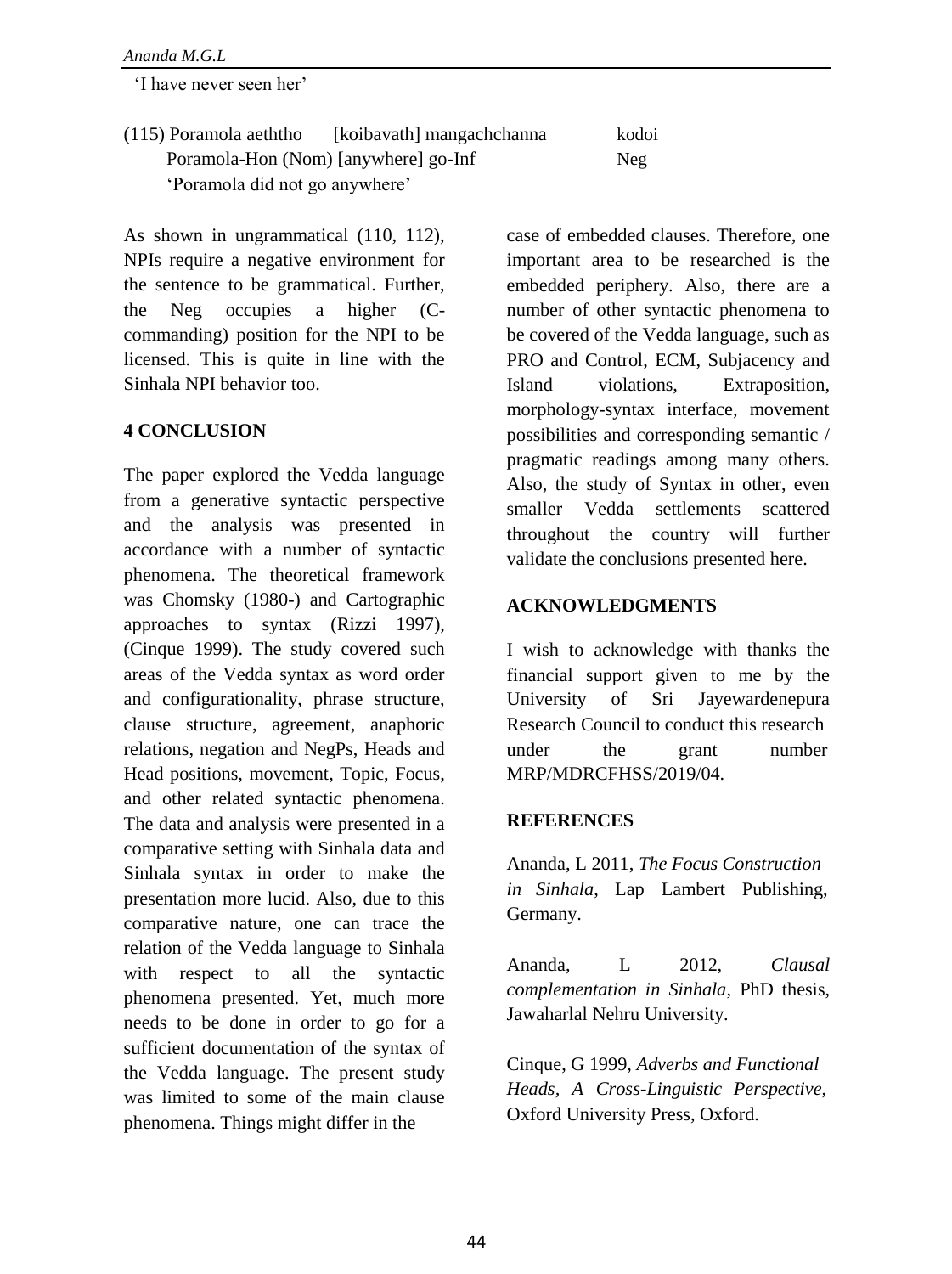Cinque, G 2002, 'Mapping functional Lanka, Peradeniya Campus, pp. 46-56. structure: A project' in G CINQUE, (ed), *Functional structure in DP and* Geiger, W 1935, 'The Language of the *IP: The cartography of syntactic* Veddas', *Indian Historical Quarterly*, structures. Vol. 1, pp. 3-11. Oxford<br>recorded in Dharmadasa, KNO 1974,

Cinque, G & RIZZI, L 2008, *The cartography of syntactic structures*. CISCL Working Papers.

Chandral, AD 2010, *Sinhala*. John Benjamins, Amsterdam. University.

Gair, JW 1998, *Studies in South Asian linguistics: Sinhala and other South Asian* Scrambling Revisited', in Proceedings *languages*, Oxford University Press, *languages*, Oxford University Press, from the Pennsylvania Linguistics Oxford.

Chomsky, N 1995, *The Minimalist Program*. MIT Press, Cambridge.

Chomsky, N 1981 a, *Lectures on government and binding*, Foris, *Involitive Verbs*, PhD thesis, Stanford Dordrecht.

De Silva, MWS 1972, *The Vedda* Kariyakarawana, SM 1998, *The Syntax of*

De Silva, MWS 1972, *Dambane Vaedi Basa*, Sarasavi Publishers, Colombo.<br>
Kidwai, A 1999, 'Word order and focus

Dharmadasa, KNO 1974, 'The

Creolization of an Aboriginal Language: *of focus*, pp.213-244, John Bejamins The Case of Vedda in Sri Lanka Publishing Company, Company, Anthropological Linguistics, (Ceylon)', *Anthropological Linguistics*, vol. 16, no. 2, pp. 79-106.

Dharmadasa, KNO 1973, 'Creolization, Legend, and History: An Aspect of the Moszkowski<br>History of the Veddas of Sri Lanka', The  $V_{\text{A}}$ 

*Ceylon Studies Seminar,* University of Sri

University Press, Oxford. The Creolization of an Aboriginal in Diamatasa, KNO 1974, University Press, Oxford. Language, The Case of Vedda in Sri Lanka (Ceylon)', *Anthropological Linguistics*. vol. 16, 02, pp. 79-106.

> Henadeerage DK 2002, *Topics in Sinhala syntax*, PhD thesis, Australian National

Hettiarachchi S 2015, 'Sinhala Object Oxford. Conference 39, *University of Pennsylvania Working Papers in Linguistics*, pp. 21(1).

> Inman, MV 1993, *Semantics and Pragmatics of Colloquial Sinhala* University.

*Language of Ceylon*. Munchen. *Focus and WH Questions in Sinhala*, Karunaratne and Sons LTD, Colombo.

positions in Universal Grammar', in G

Rebuschi & L Tuller (eds), *The grammar* Amsterdam/Philadelphia.

Miyagawa, S 2010, *Why Agree? Why Move*? The MIT Press, Cambridge. Veddas', in *Journal of the Ceylon Branch*